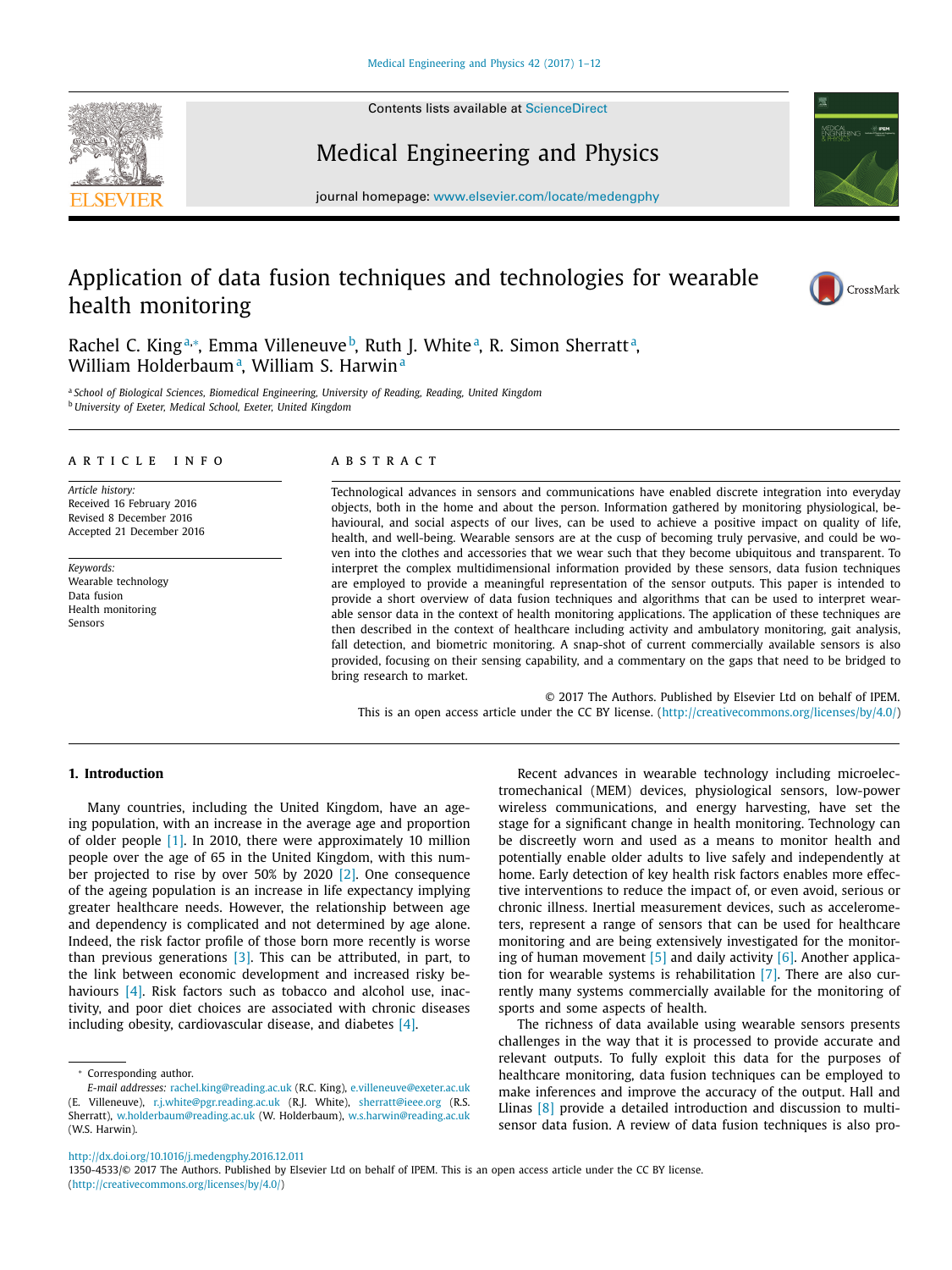vided by Castanedo [\[9\]](#page-9-0) including the different categories of data fusion techniques. With a focus on body sensor networks, Fortino et al. [\[10\]](#page-9-0) discuss wearable multisensor fusion with an emphasis on collaborative computing.

This paper introduces wearable sensors for human monitoring in the context of health and well-being, including a snap shot of current commercial wearable sensor systems. An overview of data fusion techniques and algorithms is offered, including data fusion architecture, feature selection, and inference algorithms. These are put into the context of wearable technology for healthcare applications including activity recognition, falls detection, gait and ambulation, biomechanical modelling, and physiological sensing. Related challenges of data fusion for healthcare are presented and discussed.

# **2. Wearable sensors**

Wearable sensors can be considered in three categories: motion, biometric, and environmental sensors. Sensors used to capture human motions include inertial sensors such as accelerometers, gyroscopes, and magnetometers. By combining a tri-axial accelerometer, gyroscope, and magnetometer, inertial measurement units can be made for 9 degree of freedom tracking and are used for biomechanical modelling. Common biometric sensors are used to measure heart rate, muscle activation, respiration, oximetry, blood pressure, galvanic skin response, heat flux, perspiration, and hydration level. Electrocardiogram (ECG) and electromyography (EMG) detect the electrical activity produced by the heart and muscles respectively and are interpreted into heart rate and muscle activation.

For a wearable monitoring system to be practical it needs to meet several key criteria: to be non-invasive, intuitive to use, reliable, and provide relevant feedback to the wearer. The number of devices, location, and attachment method would be considered during design, and are usually application specific. Wearable sensor systems also have to take the target users' needs, such as dexterity or cognitive ability, into account. Devices can be either attached directly to the skin using some form of adhesive, mechanically using a clip, strap or belt, or incorporated directly into clothing or shoes. Advanced fabrication techniques can now create 'flexible/stretchable electronics' for integrated circuits, electronics and sensors [\[11\].](#page-9-0) Such systems can be applied directly to the skin enabling discrete sensing possibilities e.g. devices developed by MC10 Inc. [\[12\].](#page-9-0)

It is essential the system is reliable and measures with acceptable accuracy, providing the user with relevant feedback. In the research literature this is often presented as the accuracy of identifying specific events or health aspects, or in terms of selectivity and specificity, the proportion of the data that is positively identified correctly and the proportion of the data that is negatively identified correctly, respectively.

The past decade has seen major advances in sensing technologies, including MEMs and physiological sensors. Wireless low power communications, such as BLE, enable sensing technology to be integrated into wearable devices, clothing, and in the future embedded about the person without the restrictions of wires or the need to download data. Low power sensing and communications also enable wearable energy harvesting to be a viable option for powering and recharging these systems.

Commercially, wearable sensor systems are available for human monitoring and some of their output features are tabulated in [Table](#page-2-0) 2. Much of the software developed for commercial devices is proprietary; however, some systems are able to provide raw data, or have been explicitly designed for the purposes of research. [Table](#page-3-0) 3 describes wearable devices that are commercially available for activity, physiological, and biomechanical monitoring,

| Table 1 |                         |
|---------|-------------------------|
|         | Table of abbreviations. |

| Abbreviation | Definition                            | Terminology |
|--------------|---------------------------------------|-------------|
| ADI.         | Activities of daily living            | Medical     |
| ANN          | Artificial neural networks            | Technical   |
| BLE.         | Bluetooth low energy                  | Technical   |
| COPD         | Chronic obstructive Pulmonary disease | Medical     |
| DT           | Decision tree                         | Technical   |
| ECG.         | Electrocardiogram                     | Medical     |
| EEG.         | Electroencephalogram                  | Medical     |
| EMG.         | Electromyography                      | Medical     |
| <b>GMM</b>   | Gaussian mixture models               | Technical   |
| HR           | Heart rate                            | Medical     |
| <b>HRV</b>   | Heart rate variability                | Medical     |
| KF           | Kalman filter                         | Technical   |
| $k$ -NN      | k-nearest neighbour                   | Technical   |
| MEM          | Microelectromechanical                | Technical   |
| PF           | Particle filter                       | Technical   |
| QoL          | Quality of life                       | Medical     |
| SpO2         | Capillary oxygen saturation           | Medical     |
| <b>SVM</b>   | Support vector machines               | Technical   |

including both consumer and research devices. The table presented gives a snapshot overview of commercial wearable devices as this is a wide and rapidly changing landscape, with the features monitored and the sensors used for daily monitoring, including a few examples for specific applications. Devices that only provide step count have not been included. A large proportion of these sensors target the health and fitness industry, and track the amount and intensity of activity performed including measures such as an estimate of energy expenditure and calories burned. For purposes of research however, a much broader range of outputs are being investigated and will be described in greater detail, including the techniques used to achieve them, in [Section](#page-6-0) 5.

#### *2.1. Sensor placement*

The placement of wearable sensors for health monitoring is motivated by three main driving forces: (1) what data is required or provided by the sensors; (2) where it is considered acceptable to wear the sensors; and (3) the number of sensors the user is willing to wear. For commercial systems the most common place to wear a sensor is on the wrist or arm although many systems can be worn at multiple locations, such as on the chest using a clip or as a pendent, and the thigh and ankle [\(Table](#page-3-0) 3). The waist and wrist are intuitive and unobtrusive places to wear sensors as many people are already accustomed to wearing watches or belts. In a study conducted by van Hess et al. [\[13\]](#page-10-0) to investigate the estimation of daily energy expenditure using a wrist-worn accelerometer, the acceptability of wearing the device on the hip or wrist was also examined. It was found that both sensor placements were rated as highly acceptable, however, men on average preferred wearing the sensor on the wrist.

Systems with more niche applications need to be worn at more specific locations relevant to the information being acquired, e.g. the Reebok Checklight with MC10 helmet [\[14\]](#page-10-0) that determines the number and severity of impacts to the head while participating in sports.

Sensor placement for activity recognition has been investigated in several studies. Atallah et al. [\[15\]](#page-10-0) investigated the most relevant features and sensor locations for discriminating activity levels, demonstrating the dependence of sensor location on the activities being monitored. Liu et al. [\[16\]](#page-10-0) investigated different combinations of sensors and locations for physical activity assessment. The "best" results, i.e. the ones giving the highest activity recognition accuracy, were obtained using all the sensors, followed by a combination of the wrist and waist worn sensors. Patel et al. [\[17\]](#page-10-0) also investigated the different combinations of sensors for monitoring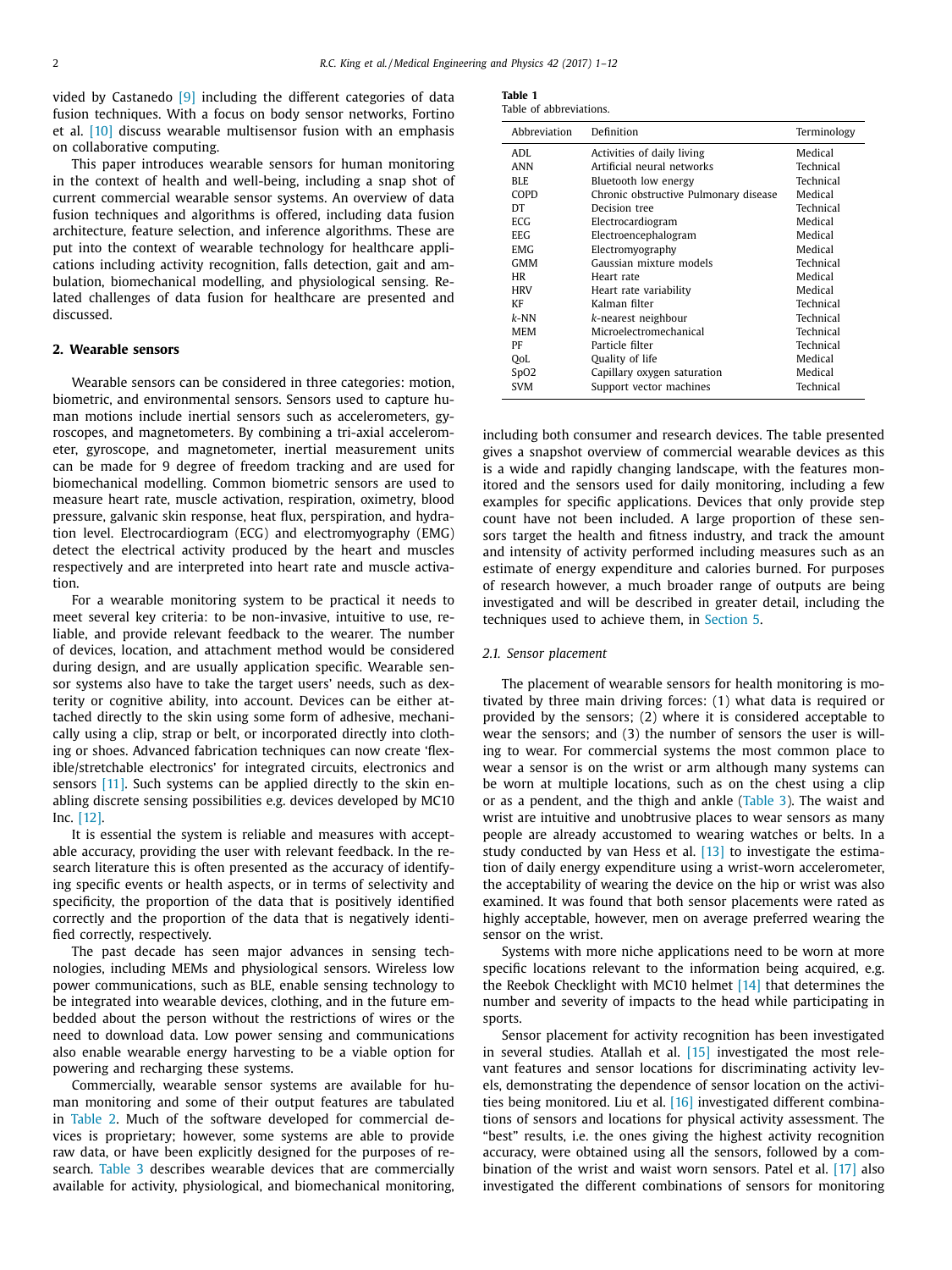#### <span id="page-2-0"></span>**Table 2**

Output features from commercial health monitoring systems.

| Activity features                                |                                                                  |                         | <b>Biometric</b> features          |                              |                                  |                                            |
|--------------------------------------------------|------------------------------------------------------------------|-------------------------|------------------------------------|------------------------------|----------------------------------|--------------------------------------------|
| Steps                                            | Activity                                                         | Sleep                   | Heart                              | <b>Breath</b>                | Head                             | Other                                      |
| Step count                                       | Lying, sitting,<br>standing,<br>stepping,<br>walking, running    | Duration                | Heart rate (HR)<br>/sec or min     |                              |                                  | Blood pressure                             |
| Cadence                                          |                                                                  | Latency                 | HR (R-R intervals)                 |                              | Number of impacts<br>to the head | Glucose level                              |
| Average steps/day                                | Intensity: low,<br>moderate, high                                | REM sleep duration      | HR variability                     | Respiratory rate             |                                  | Skin temperature                           |
| Number of steps at<br>moderate/high<br>intensity | Duration and<br>percentage of<br>time at each<br>intensity level | Light sleep<br>duration | HR zone                            |                              | Intensity of head<br>impacts     | Perspireation                              |
|                                                  |                                                                  | Deep sleep<br>duration  | ECG                                | Blood oxygen level<br>(SpO2) |                                  | EEG (Electroen-<br>cephalography           |
| Distance                                         | Total exercise time                                              | Toss and turn count     | 20 mincardiovascu-<br>lar<br>score |                              | Head injury criteria             |                                            |
| Elevations                                       | Energy<br>expenditure: kcal<br>MET.hr                            | Efficiency              | 60 minendurance<br>score           |                              |                                  | EMG (Electromyog-<br>raphy Stress<br>level |

patients with chronic obstructive pulmonary disease (COPD) and again found the "best" results were obtained using all the sensors (in this case 10 accelerometers distributed about the body). The "best" single sensor location was found to be on the left or right thigh. Pärkkä et al. [\[18\]](#page-10-0) conducted a study to determine which sensors are most information rich for activity classification and included both motion and physiological sensors. Accelerometers were found to be most informative for activity monitoring, however the position of the sensors (on the wrists) did not enable the separation of sitting and standing. Interestingly, physiological sensors did not prove as useful for activity monitoring due to the delay in physiological reactions to activity changes, whereas accelerometers react immediately.

Sensor orientation can also effect classification accuracy. Thiemjarus et al. [\[19\]](#page-10-0) compared the performance of the *k*-NN (*k*-nearest neighbour) classifier using accelerometry data of activities with the sensor orientated in different directions. By transforming the signal to eliminate the orientation of the sensor an overall accuracy of 91% was achieved.

# **3. Data fusion**

This section discusses data fusion models and the different levels of data fusion. A description of the possible types of features that can be extracted to characterise the data and techniques to select them are also described.

### *3.1. Data fusion models*

A useful data fusion model is The Joint Directors of Laboratory model described by Hall and Llinas [\[8\]](#page-9-0) that was developed to improve communications among military researchers and system developers. Work by Luo and Kay [\[20\]](#page-10-0) define a hierarchical model consisting of four levels of abstraction at which fusion can take place; signal level fusion, pixel level fusion (for image data), feature level fusion, and symbol level fusion. Dasarathy [\[21\]](#page-10-0) expanded on the hierarchical data fusion models by defining five fusion processes characterised by each processes input-output mode, e.g. data in - feature out fusion. For the application of healthcare many models have been suggested. Lee et al. [\[22\]](#page-10-0) proposed a hierarchical model for the application of pervasive healthcare to min-imise the probability of unacceptable error. Fortino et al. [\[10\]](#page-9-0) described a framework for collaborative body sensor networks, C- SPINE. Gong et al. [\[23\]](#page-10-0) proposed a multi preference-driven data fusion model and demonstrated its application for a wireless sensor network healthcare monitoring system.

[Fig.](#page-4-0) 1 describes a generic centralised hierarchical data fusion architecture for a wearable health monitoring systems, drawing on three of the data fusion levels of abstraction (signal, feature, and decision) and elements from the previously described models. Data is sampled from the sensors (at a frequency appropriate to the sensor type and application) and transferred to the fusion centre which may reside on a smart phone or a gateway. An obvious way to do this is by using wireless radio communications, such as Low Energy Bluetooth (BLE) or Zigbee. Alignment and cleaning of the data takes place at the pre-processing stage to take into account differences in sampling rates, timing offsets, and lost or corrupt data. Filtering would also take place at this stage. Data can then be processed at the appropriate level of fusion. Additionally, some sensors may operate by being activated by an event trigger which may be the result of the systems output. Potentially, in the case of a suspected fall detected using body worn accelerometry, a camera could be activated to gain additional context of the event.

To interpret the sensor data three main hierarchical levels at which data fusion takes place are commonly used: signal level data fusion (sometimes referred to as direct or raw data fusion), feature level fusion, and decision (symbolic or inference) level fusion [\[8\].](#page-9-0) Signal level fusion can be applied to combine commensurate data i.e. data measuring the same property, directly. For example, to deduce kinematic parameters for biomechanical modelling, the Kalman filter (KF) can be used to estimate the state.

For data that is non-commensurate, fusion takes place at the feature level [\[8\].](#page-9-0) Features are extracted from the sensor data and used to form a feature vector that, after fusion, will result in a higher level representation of the data. If appropriate, output from the signal level fusion can be used as part of the feature vector. There are a wide range of parametric and non-parametric algorithms that can be used to classify the data into higher levels of abstraction, which will be described in further detail in [Section](#page-4-0) 4.

Decision level fusion is performed at the highest level of abstraction from sensor data and can be based on raw data, features extracted from the raw data, and symbols defined at the feature level fusion to make higher level deductions. Probabilistic methods are commonly used at the decision level due to the high levels of uncertainty; however other methods that are also tolerant of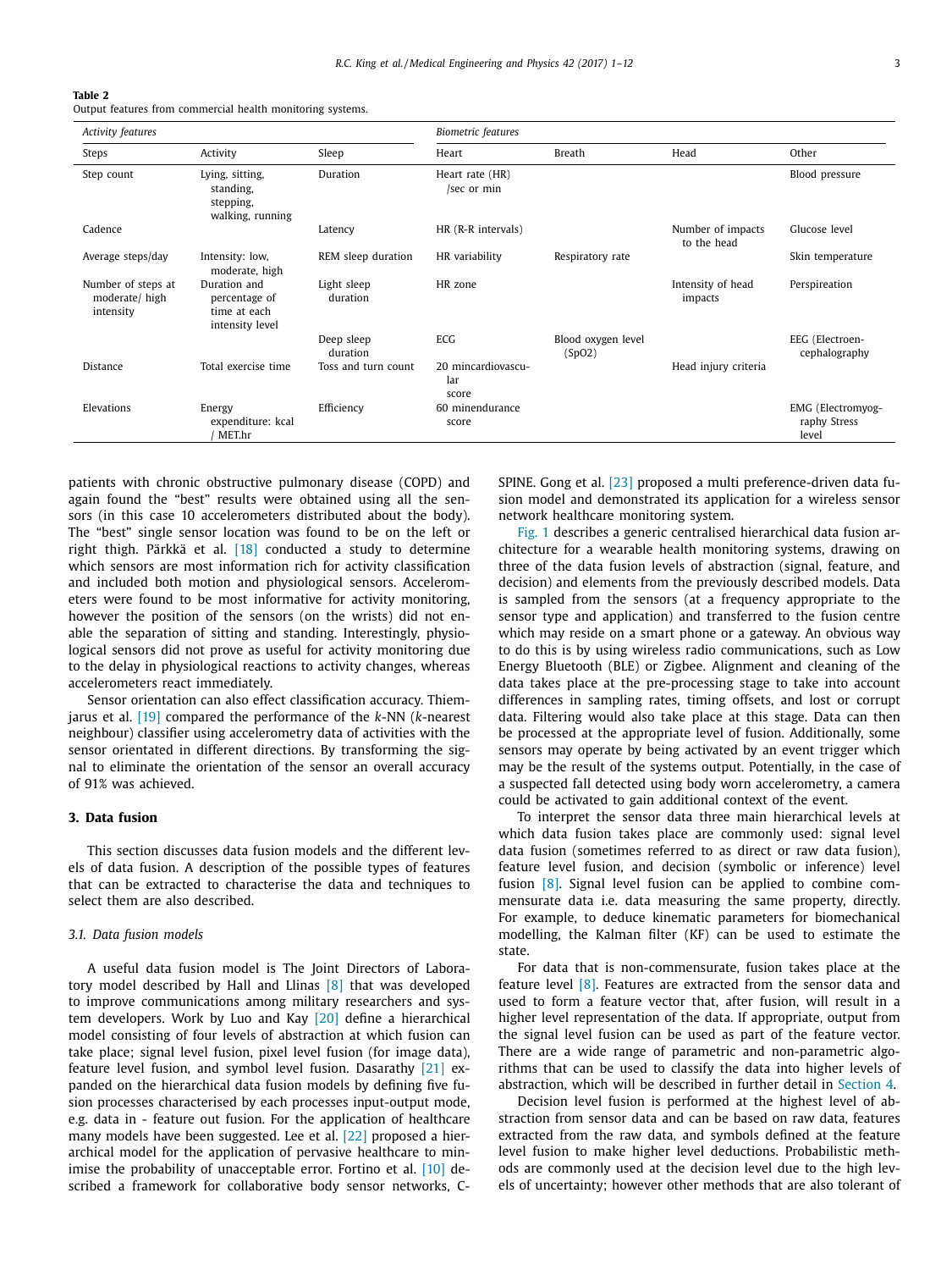#### <span id="page-3-0"></span>**Table 3**

Consumer and research commercial wearable sensor systems. Older versions have been replaced by those that supersede them. Abbreviations: RD Raw Data; EE Energy Expenditure; HR Heart Rate; <sup>√</sup> featured; <sup>−</sup> not featured; <sup>∗</sup> optional.

|                                |               |               |           | Motion       |          |             | Environmental |            |              | Biometric |        |            |                  |          |                                                         |               |           |              |                           |            |                                         |                                                                                                                           |
|--------------------------------|---------------|---------------|-----------|--------------|----------|-------------|---------------|------------|--------------|-----------|--------|------------|------------------|----------|---------------------------------------------------------|---------------|-----------|--------------|---------------------------|------------|-----------------------------------------|---------------------------------------------------------------------------------------------------------------------------|
|                                |               |               |           | sensors      |          |             |               | sensors    |              |           |        |            |                  |          | sensors                                                 |               |           |              |                           |            |                                         |                                                                                                                           |
|                                |               |               |           |              |          |             |               |            |              |           |        |            |                  |          |                                                         | response      |           |              |                           |            |                                         |                                                                                                                           |
| Device                         | Company       | Accelerometer | Gyroscope | Magnetometer | Pressure | Temperature | Light         | Microphone | Event button | Other     | ECG/HR | <b>EMG</b> | Respiratory rate | Oximeter | Blood pressure                                          | Galvanic skin | Heat flux | Perspiration | Hydration level           | Wireless   | Placement                               | Outputs                                                                                                                   |
| ActivPal                       | Pal Tech-     |               |           |              |          |             |               |            |              |           |        |            |                  |          |                                                         |               |           |              |                           |            | Thigh                                   | Steps, activity(sedentary, standing,                                                                                      |
|                                | nologies      |               |           |              |          |             |               |            |              |           |        |            |                  |          |                                                         |               |           |              |                           |            |                                         | steps), duration and time                                                                                                 |
| MoveMonitor                    | McRoberts     |               |           |              |          |             |               |            |              |           |        |            |                  |          |                                                         |               |           |              |                           |            | Lower back                              | Activity, EE                                                                                                              |
| AX3 Watch                      | Axivity       |               |           |              |          |             |               |            |              |           |        |            |                  |          |                                                         |               |           |              |                           |            | Wrist                                   | <b>RD</b>                                                                                                                 |
| MotionWatch 8                  | CamNtech      |               |           |              |          |             |               |            |              |           |        |            |                  |          |                                                         |               |           |              |                           |            | Wrist                                   | Sleep, activity                                                                                                           |
| Actiheart                      | CamNtech      |               |           |              |          |             |               |            |              |           |        |            |                  |          |                                                         |               |           |              |                           |            | Chest<br>Waist                          | RD, activity, HR, inter-beat-interval<br>RD, kcal                                                                         |
| RT6 Research Tracker<br>EXL-S3 | Stayhealthy   |               |           |              |          |             |               |            |              |           |        |            |                  |          |                                                         |               |           |              |                           |            |                                         |                                                                                                                           |
| <b>Basis</b>                   | Exel<br>Basis |               |           |              |          |             |               |            |              |           |        |            |                  |          |                                                         |               |           |              |                           |            | Wrist                                   | RD, orientation estimation<br>Sleep, HR, perspiration, skin temperature,<br>motion, calorie expenditure, steps, activity. |
| x-BIMU                         | x-io          |               |           |              |          |             |               |            |              |           |        |            |                  |          |                                                         |               |           |              |                           |            |                                         | RD                                                                                                                        |
|                                |               |               |           |              |          |             |               |            |              |           |        |            |                  |          |                                                         |               |           |              |                           |            | Clip: waist,                            | EE, steps, stairs climbed,                                                                                                |
| One                            | Fitbit        |               |           |              |          |             |               |            |              |           |        |            |                  |          |                                                         |               |           |              |                           |            | pocket, belt, bra                       | distance travelled, sleep time and quality                                                                                |
| Shine                          | Misfit        |               |           |              |          |             |               |            |              |           |        |            |                  |          |                                                         |               |           |              |                           |            | Waist, pendent, wrist                   | Steps, calories, distance, activities                                                                                     |
|                                |               |               |           |              |          |             |               |            |              |           |        |            |                  |          |                                                         |               |           |              |                           |            |                                         | RD, EE, MET rates,                                                                                                        |
|                                |               |               |           |              |          |             |               |            |              |           |        |            |                  |          |                                                         |               |           |              |                           |            |                                         | steps, activity intensity,                                                                                                |
| wGT3X-BT Monitor               | ActiGraph     |               |           |              |          |             |               |            |              |           |        |            |                  |          |                                                         |               |           |              |                           |            | Wrist, waist,                           | sleep (time, latency,                                                                                                     |
| (wActigraphSleep-BT)           |               |               |           |              |          |             |               |            |              |           |        |            |                  |          |                                                         |               |           |              |                           |            | ankle, thigh                            | wake after sleep onset, efficiency),                                                                                      |
|                                |               |               |           |              |          |             |               |            |              |           |        |            |                  |          |                                                         |               |           |              |                           |            |                                         | ambient light levels,                                                                                                     |
|                                |               |               |           |              |          |             |               |            |              |           |        |            |                  |          |                                                         |               |           |              |                           |            |                                         | HR (with optional monitor), position                                                                                      |
| Up/Up24                        | Jawbone       |               |           |              |          |             |               |            |              |           |        |            |                  |          |                                                         |               |           |              |                           |            | Wrist                                   | EE, sleep, activity intensity                                                                                             |
| Physilog 4                     | Gait Up       |               |           |              |          |             |               |            |              |           |        |            |                  |          |                                                         |               |           |              |                           |            | Foot                                    | Temporal/spatial gait analysis,                                                                                           |
| Wireless Activity              |               |               |           |              |          |             |               |            |              |           |        |            |                  |          |                                                         |               |           |              |                           |            |                                         | clearance, turning<br>Steps, EE, distance travelled,                                                                      |
| and Sleep Tracker              | iHealth       |               |           |              |          |             |               |            |              |           |        |            |                  |          |                                                         |               |           |              |                           |            | Wrist, waist                            | sleep time and efficiency                                                                                                 |
| Checklight                     | MC10          |               |           |              |          |             |               |            |              |           |        |            |                  |          |                                                         |               |           |              |                           |            | Head                                    | Head impacts, counts, intensity                                                                                           |
| BodyMedia fit Core             |               |               |           |              |          |             |               |            |              |           |        |            |                  |          |                                                         |               |           |              |                           |            |                                         |                                                                                                                           |
| /Link armband                  | BodyMedia     |               |           |              |          |             |               |            |              |           |        |            |                  |          |                                                         |               |           |              |                           |            | Arm                                     | RD, EE, steps, activity, sleep, on/off body time                                                                          |
| Wellograph                     | Wellograph    |               |           |              |          |             |               |            |              |           |        |            |                  |          |                                                         |               |           |              |                           |            | Wrist                                   | HR, steps, time scales, sedentary and<br>active times, calories                                                           |
|                                |               |               |           |              |          |             |               |            |              |           |        |            |                  |          |                                                         |               |           |              |                           |            |                                         | Steps, calories, elevation, distance,                                                                                     |
| Pulse                          | Withings      |               |           |              |          |             |               |            |              |           |        |            |                  |          |                                                         |               |           |              |                           |            | Wrist, hip                              | sleep (duration, light, depth), instant HR                                                                                |
| Scout                          | Scanadu       |               |           |              |          |             |               |            |              |           |        |            |                  |          |                                                         |               |           |              |                           |            | Fingers                                 | Temperature, blood pressure, HR, SpO2, ECG,<br>HRV, stress                                                                |
| Hydrate                        | MC10          |               |           |              |          |             |               |            |              |           |        |            |                  |          |                                                         |               |           |              |                           |            |                                         | Hydration level                                                                                                           |
| Mio FUSE                       | Mio           |               |           |              |          |             |               |            |              |           |        |            |                  |          |                                                         |               |           |              | $\sim$                    | $\sim$     | $\checkmark$<br>Wrist                   | HR, steps, distance, calories burned, sleep                                                                               |
| $R$ hythm $+$                  | Scosche       |               |           |              |          |             |               |            |              |           |        |            |                  |          |                                                         |               |           |              |                           | $\sim$     | Forearm<br>✓                            | Pulse rate, calories burned, distance, speed, pace                                                                        |
| Wireless blood pressure        | iHealth       |               |           |              |          |             |               |            |              |           |        |            | $\sim$           |          | $\mathcal{L}_{\rm{max}}$ , and $\mathcal{L}_{\rm{max}}$ |               |           |              | $\sqrt{2}$ and $\sqrt{2}$ | $\sim$ $-$ | $\checkmark$<br>Wrist                   | Systolic and diastolic blood pressure, HR,<br>pulse wave, measurement                                                     |
| Shimmer3                       | Shimmer       |               |           |              |          |             |               |            |              |           |        |            |                  |          |                                                         |               |           |              |                           |            | v v v v v - - - - v v - - - v - - - v - | RD, development apps are available                                                                                        |

uncertainty can also be used including artificial intelligence, fuzzy logic and genetic algorithms.

## *3.2. Feature extraction and selection*

To combine data for the classification or detection of an activity or event characteristics, or features, are extracted from the sensor data as input for the data fusion algorithm. The features represent the information in the original signal and are usually calculated over fixed time windows that can range from 0.5 to 10 s long. Using a fixed window, an overlap in the data can be applied, with the effect of smoothing the output. Typically, a 1 s window is sufficient, with a 50% overlap with the previous window, however this is application dependent and a longer or shorter window maybe more appropriate. Features can be summarised into two main domains: time and frequency, however some features in-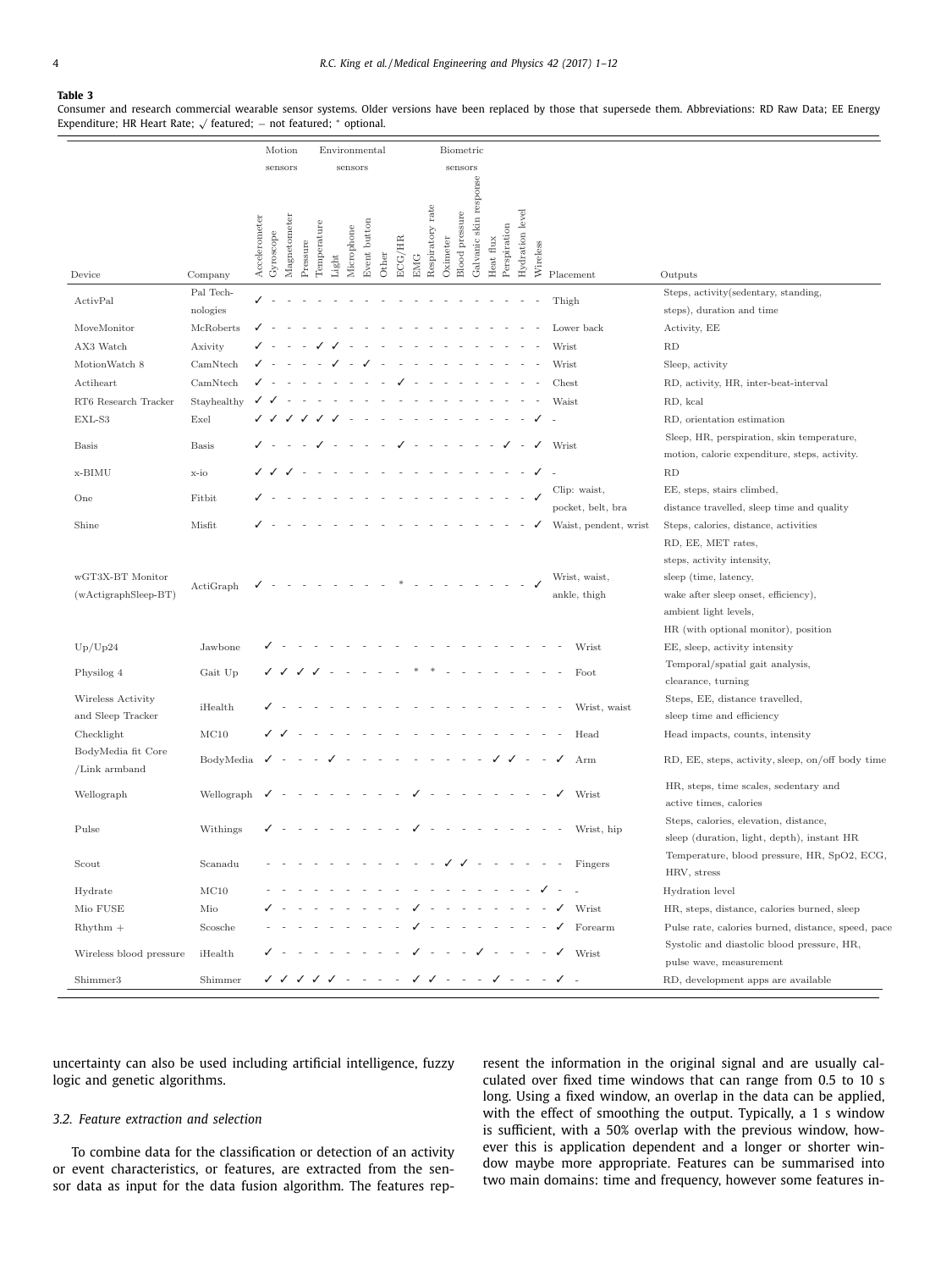<span id="page-4-0"></span>

**Fig. 1.** A data fusion architecture for wearable health monitoring systems incorporating concepts from [\[8\]](#page-9-0) and [\[20\].](#page-10-0)

corporate both temporal and frequency elements, such as wavelets [\[24\].](#page-10-0) A summary of some of these features can be found in Table 4.

Feature selection describes the process by which features are chosen. This is sometimes based on empirical observation, however, search strategies can provide an objective means to select appropriate features. Search strategies fall broadly under two types; filter based, where the properties of the data are examined without knowledge of the inference algorithms to be used; and wrapper based that use the performance of the target learning algorithm to inform the set of features [\[25\].](#page-10-0) An introduction to feature selection has been provided by Guyon and Elisseeff [\[26\].](#page-10-0) For wearable sensor applications, selecting the most appropriate features can make a great difference to the quality of the inference. Atallah et al. [\[15\]](#page-10-0) compared feature sets for activity recognition compiled using several filter based feature selection algorithms including Relief and Simba, that aim to maximise the margins between decision boundaries, and minimum redundancy maximum relevance.

A common problem for multi-sensory systems is high dimensionality feature space which leads to increased computational costs and higher demands on memory. Algorithms such as independent component analysis and principal component analysis [\[24\]](#page-10-0) can be used to reduce the dimensionality of feature space. Deep learning, offers an alternative approach building features at multiple levels of a deep network. While deep learning has often been applied to static data, Längkvist et al. [\[27\]](#page-10-0) provided a review of deep learning for time-series data. Plötz et al. [\[28\]](#page-10-0) com-

| Table 4 |  |  |                                                          |  |  |
|---------|--|--|----------------------------------------------------------|--|--|
|         |  |  | Example features that can be extracted from sensor data. |  |  |

| Domain    | Type            | Feature                                             |
|-----------|-----------------|-----------------------------------------------------|
| Time      | Signal          | Absolute value                                      |
|           | characteristics |                                                     |
|           |                 | Range                                               |
|           |                 | Maximum/minimum                                     |
|           |                 | Zero crossings                                      |
|           |                 | Derivative                                          |
|           |                 | Integral                                            |
|           |                 | Jerk                                                |
|           |                 | Root mean square                                    |
|           |                 | Root-sum-of-squares (or signal<br>magnitude vector) |
|           |                 | Surface magnitude area                              |
|           | Statistical     | Mean                                                |
|           | characteristics |                                                     |
|           |                 | Median                                              |
|           |                 | Variance                                            |
|           |                 | Standard deviation                                  |
|           |                 | Skew                                                |
|           |                 | Kurtosis                                            |
|           |                 | Interquartile range                                 |
|           |                 | Percentiles                                         |
|           |                 | Pearson coefficients                                |
|           |                 | Cumulative histograms                               |
|           |                 | Cross correlation                                   |
|           |                 | Entropy                                             |
| Frequency |                 | Fourier coefficients                                |
|           |                 | Energy                                              |
|           |                 | Power                                               |
|           |                 | Wavelet features                                    |
|           |                 | Power spectral density                              |

pared different types of features used to represent human activity data including: statistical metrics, fast Fourier transform coefficients, principal component analysis based features, and those derived using deep learning methods. A standard nearest neighbour classifier, which will be described later, was used to demonstrate the effectiveness of the features.

For systems reliant on wireless communications, including body worn systems, power consumption also requires consideration i.e. the trade-off between transmitting raw data to the fusion centre vs. extracting features for transmission on the sensing device.

#### **4. Data fusion algorithm overview**

In the following sections an overview of the different types of data fusion algorithms are presented and examples given from the research literature. For feature level data fusion, non-parametric algorithms (that do not make assumptions regarding the distribution of the data) and parametric algorithms are presented. At the decision level, algorithms including Bayesian approaches, fuzzy logic, and topic models will be described.

### *4.1. Signal level algorithms*

- *Weighted averages* is a simple signal level fusion method for combining commensurate information by taking an average of all the sensor readings [\[20\].](#page-10-0) The contribution of the "worst" sensor's error will be alleviated in the final estimate, although not eliminate it completely. To reduce the impact of large erroneous sensor readings weighted averages can be used [\[24\].](#page-10-0) For example, the weighted average of physiological temperature measurements could be taken from an array of body worn thermistors to find a single best estimate.
- *The Kalman filter (KF)* is a popular statistical state estimation method that can be used to fuse dynamic signal level data. The state estimates of the system are determined based on a recursively applied prediction and update algorithm and assumes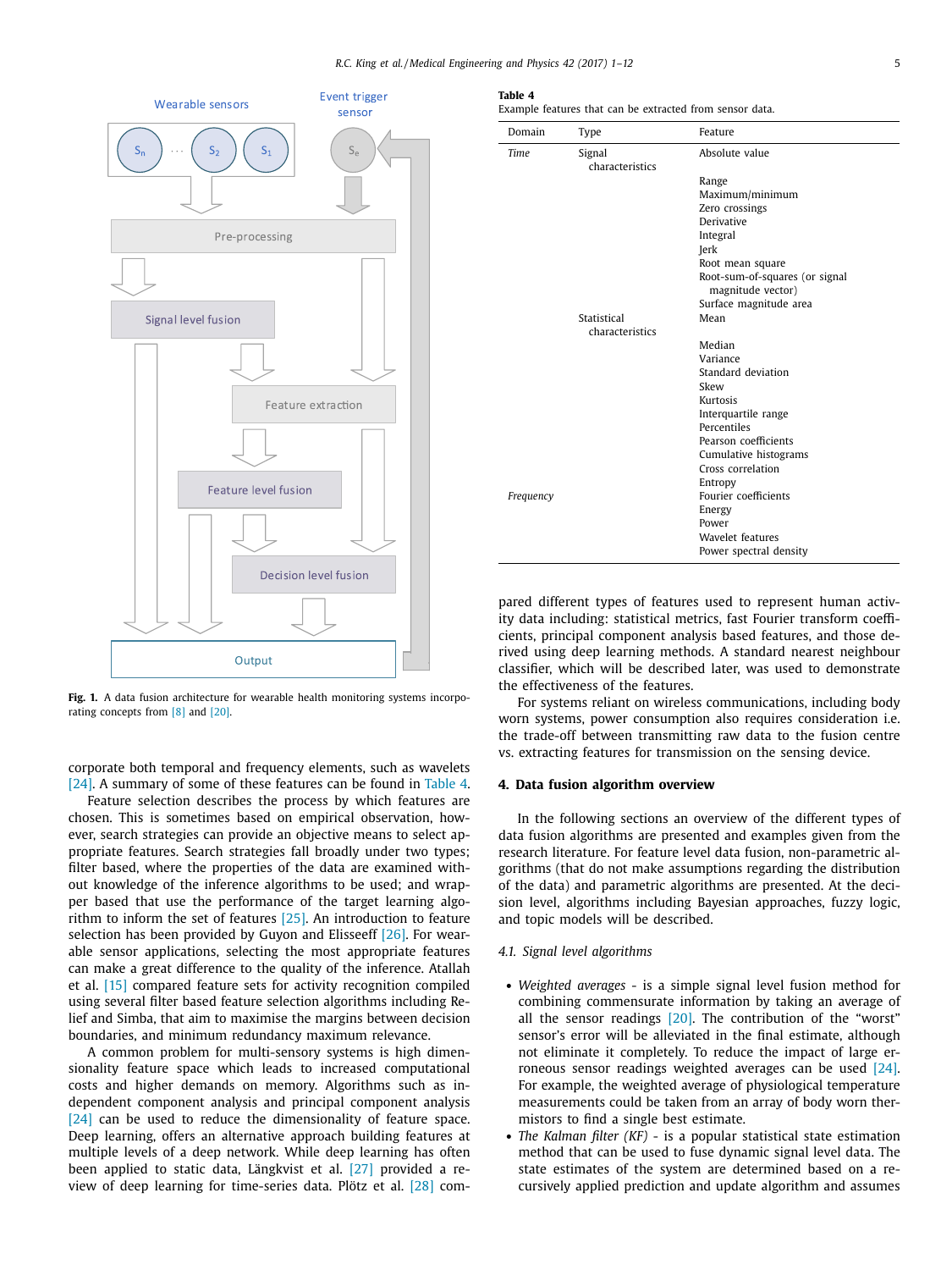the state of a system at the current time is based on the state of the system at the previous time interval. One of the main advantages of the KF is that it is computationally efficient [\[29\].](#page-10-0) The KF is often used to fuse accelerometer and gyroscope information to provide better estimates, an example of which is the use of the KF to detect postural sway during quiet standing (standing in one spot with out performing any other activity or leaning on anything) [\[30\]](#page-10-0) . For non-linear filtering the extended KF or unscented KF can be used.

• *Particle filtering (PF)* - Particle filtering is a stochastic method to estimate moments of a target probability density, when they can't be computed analytically. The principle is to generate random numbers called particles, from an "importance" distribution that can be easily sampled. Then, each particle is associated a weight that corrects the dissimilarity between the target and the importance probabilities. In the Bayesian context, particle filters are often used to estimate the mean of the posterior density. They have the benefit of estimating the full target distribution without any assumption, which makes them particularly useful for nonlinear /non-Gaussian systems. Djurić et al. [\[31\]](#page-10-0) and Arulampalam [\[32\]](#page-10-0) both provided a tutorial of PF theory. The PF can be used for biomechanical state estimation based on accelerometer and gyroscope data.

#### *4.2. Feature level non-parametric algorithms*

- *k-Nearest Neighbour (k-NN)* One of the simplest classification algorithms, *k*-NN measures the distance between the unlabelled observations and the training samples to infer which class they belong to. The unlabelled observation is assigned the label of its nearest neighbours where *k* is the number of training observations to be taken into account. Distance measures include the Euclidean and Manhattan distance. Use of *k*-NN has been widely used and reported in the literature for activity classification applications [\[15,16,19,33–37\].](#page-10-0) Bicocchi et al. [\[37\],](#page-10-0) in particular, compared *k*-NN to several other instance based learning algorithms using a real-life activity set and achieved a precision of about 75% with *k* equal to 1.
- *Decision Trees (DT)* DT or rule-based algorithms are a popular method used for classification. Rules are defined in the form of a "tree", starting at the root that is split into decision nodes which refine the class prediction with each level of decision nodes. Leaf nodes represent the predicated class of the unknown data  $[5]$ . DT can be constructed manually by empirically defining rules; however, algorithms are available to automatically generate trees based on the data such as ID3 and C4.5. Other DT algorithms include CART, random tree, random forest, and J48. Examples of the use of DT for activity recognition include [\[17,18,34,35,38–41\].](#page-10-0)
- *Support Vector Machines (SVM)* SVM have been extensively used for human activity classification [\[16,17,36,39,42,43\]](#page-10-0) and can be used for both linear and non-linear classification problems. SVM is a binary classifier finding separation between two classes. The data is mapped into a high dimensional space using a kernel function (such as a Gaussian, sigmoid, or radial basis function). A hyperplane is then found that maximises the decision boundary between the examples of the classes  $[44]$ . In a comparative study by Liu et al  $[16]$  to determine the best sensor configuration to recognise activities, SVM performed better than the *k*-NN and Naive Bayes classifiers with an accuracy of 76% using a single hip worn accelerometer, to 88% using a hip and wrist worn accelerometer and a ventilation sensor that measures features associated with breathing.
- *Artificial Neural Network (ANN) and Deep Learning* An ANN is a biologically inspired computational model to describe functions consisting of a network of simple computing elements,

or nodes [\[45\].](#page-10-0) An ANN structure is composed of several layers of nodes connected by weighted links. Inputs into the ANN are propagated forward through the layers to compute the output of the network, as follows: for each node, the sum of the weights multiplied by the input value of all inputs is found. The output for this node is then calculated by the activation function, such as the sigmoid function. To train the network, the internal connective weights are adjusted using techniques such as back propagation which minimises the error between the network's output and the target output [\[45\].](#page-10-0) ANN have been applied to the problem of classifying human activity recognition; some examples include [\[18,36,46,47\].](#page-10-0) Pärkkä et al. [\[18\],](#page-10-0) Roy et al. [\[46\],](#page-10-0) and Altun et al. [\[36\]](#page-10-0) conducted studies to compare the performance of ANN to other algorithms. Yang et al. [\[47\]](#page-10-0) implemented an activity recognition strategy based on two phase neural classification. During the first phase, activities are classified as either static or dynamic activities, then during the second phase more detailed activity recognition is performed. Recently, success with deep learning methods, based on neural networks, have attracted interest from many domains including image classification and natural language processing [\[48\].](#page-10-0) As mentioned previously, deep learning can be used to learn features for activity recognition [\[28\],](#page-10-0) and as well as perform classification.

#### *4.3. Feature level parametric algorithms*

- *Gaussian mixture model (GMM)* GMM can be used as a parametric classifier by modelling the probability distribution of continuous measurements or features. A GMM consists of a weighted sum of Gaussian distributions that can be trained with example data using algorithms such as expectation-maximisation (EM) [\[38,49\].](#page-10-0) A GMM is trained for each class, then the new data examples are classified by determining the GMM that provides the highest likelihood of producing the data. Allen et al. [\[38\]](#page-10-0) used GMM to distinguish postures and movements for the monitoring of older patients based on accelerometer data, comparing it to the performance of a heuristic DT system. Wang et al. [\[49\]](#page-10-0) classified five gait patterns using GMM.
- *k-Means k*-means is an unsupervised iterative distance-based clustering algorithm. It aims to classify data based on the distance of a data point to the mean centroid of each cluster. The classifier is trained by defining *k* centroids, one for each cluster. These can be defined randomly or by defining the initial centroid based on all the training data and subsequent centroids using the data points furthest away from the initial centre [\[24\].](#page-10-0) An iterative process is then used to minimise the distance of the centroids from the data points. Each data point is assigned to the nearest centroid, after which the centroid is recalculated based on the clusters that are formed. This process is repeated until the criteria to stop have been met. After this process, data for classification is assigned to the closest centroid. Ghassemzadeh et al. [\[33\]](#page-10-0) used *k*-means clustering to define motion primitives which, in combination, form transcripts that can be used for activity recognition. Machado et al. [\[50\]](#page-10-0) applied *k*-means clustering to the problem of activity recognition using accelerometry successfully predicting activities with an accuracy of 89% for the user independent case.

#### *4.4. Decision level algorithms*

• *Bayesian inference* - Approaches, based on Bayes theorem, relate the posterior probability, i.e. the probability of the hypothesis occurring given the observations (or features), the prior probability of the hypothesis, and the likelihood, i.e. the probability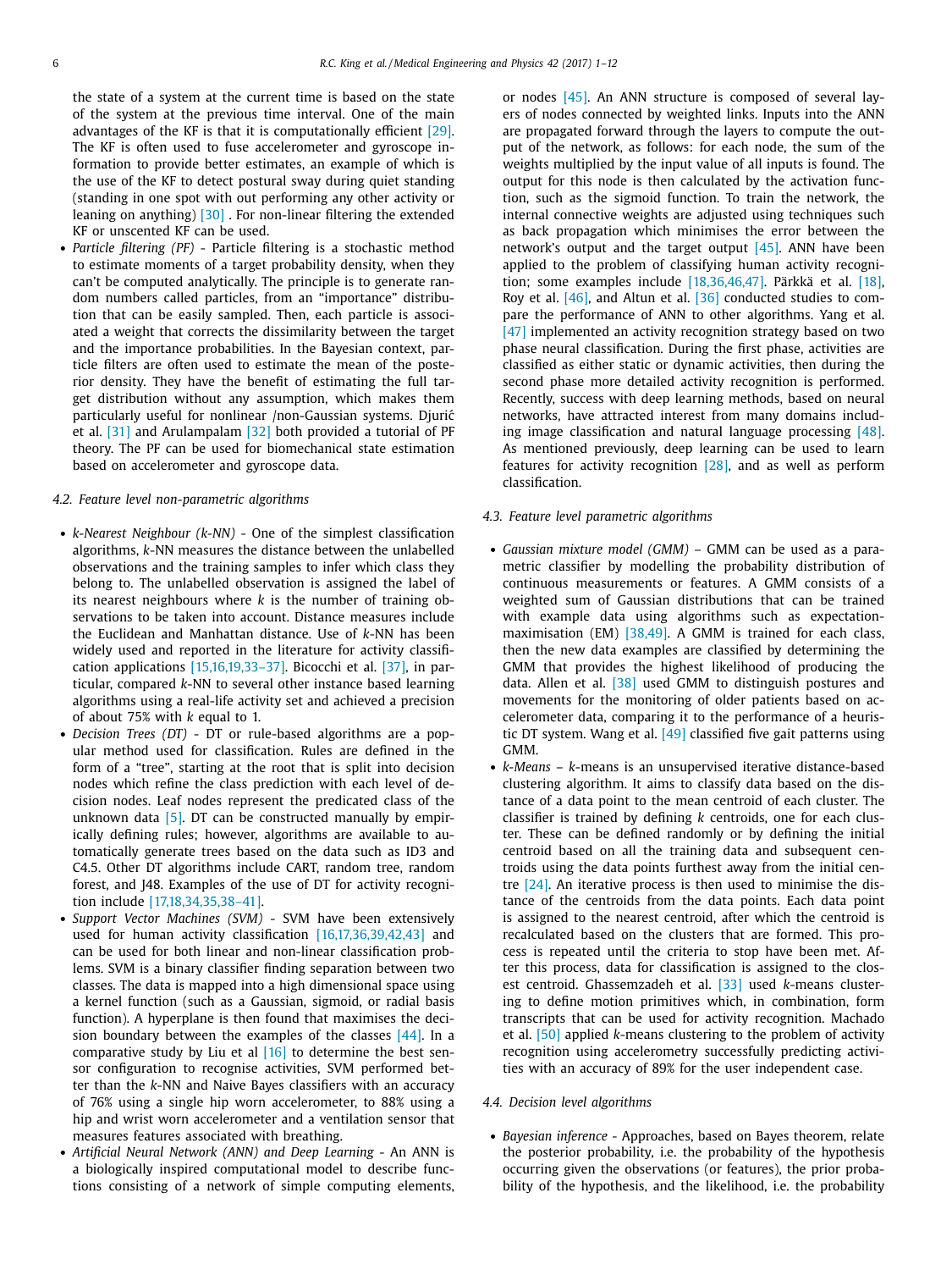<span id="page-6-0"></span>of the observations given the hypothesis. Bayesian methods enable the inclusion of prior probabilities that can take into account known information and can be updated based on the observations. The Naive Bayes classifier is a popular method for inferring activity from sensor data. Despite the assumption of independence between features, which is often considered poor, it can perform well. Atallah et al. [\[51\]](#page-10-0) used Bayesian classification for activity recognition from an ear worn accelerometer based device. One drawback of Bayesian inference is the requirement that competing hypotheses are mutually exclusive, however, this is not generally compatible with the way humans assign belief  $[24]$ . Dempster–Shafer theory, also known as belief function theory or evidential reasoning, provides a framework for reasoning with uncertainty by extending the Bayesian approach [\[24\].](#page-10-0)

- *Fuzzy logic* or fuzzy set theory, is a fusion technique that can be applied at the decision level and have been used for the recognition of human activities using both wearable and ambient sensors [\[52,53\].](#page-10-0) Fuzzy logic describes input data in terms of *possibility*, i.e. the possibility the input data describes some property [\[24\].](#page-10-0) Medjahed et al. [\[53\]](#page-10-0) describe three main steps for the application of fuzzy logic. First, fuzzification takes place converting the data into fuzzy sets. Secondly, a fuzzy inference system is applied which consists of fuzzy rules that take the IF/THEN form and fuzzy set operators including the union, complement and intersection [\[24\].](#page-10-0) Finally, defuzzification is applied to convert fuzzy variables generated by the process into real values.
- *Topic models* are an unsupervised machine learning algorithm originally designed for aiding understanding of large corpuses of text. They allow hidden thematic patterns in a dataset to be discovered using latent Dirichlet allocation. Huynh et al. [\[54\]](#page-10-0) showed that Topic Models could be used to discover routine behaviours (e.g. lunch) from other activities (e.g. queuing, eating). Seiter et al. [\[55\]](#page-10-0) further investigated the robustness of Topic Models for daily routine discovery by varying the characteristics of simulated datasets based on the original data collected by Huynh et al. and identified optimal values of dataset properties required to achieve good performance stability.

#### **5. Applications of data fusion for health monitoring**

#### *5.1. Activity recognition*

Activity monitoring using wearable technology has received a vast amount of attention. A person's level of functional mobility can directly reflect quality of life (QoL) and overall health. From information provided by wearable sensors, feature level data fusion techniques and inference methods can be used for activity recognition at different levels of detail: activity intensity levels, static and dynamic postures, and activities of daily living (ADL).

Static postures refer to activities which are globally still, such as lying and sitting, where as dynamic postures refer to activities during which someone is actively moving, such as bipedal activities and during transitions, e.g. moving from sitting to standing. Standing can be referred to as a dynamic activity, e.g. [\[19\],](#page-10-0) or a static activity, e.g. [\[56\],](#page-10-0) depending on the perspective and application. Standing is a globally stationary activity, however, to maintain a standing posture active work is required on the part of the person. Corrective movements are continuously made which can be detected using a trunk worn accelerometer and have been used to investigate standing balance [\[57\].](#page-10-0) In contrast to maintain static postures such as sitting or lying, no active work is required on the part of the person. There are links between health and the amount of dynamic activity a person performs in the form of physical activity, such as walking, thus, even simple measures can provide insight into well-being [\[58\].](#page-10-0) Static and dynamic postural information can be used to determine the time spent in various positions and the amount of dynamic activity being carried out.

ADL describe in greater detail the essential tasks of daily living. The ability with which individuals can perform these tasks are commonly assessed using questionnaires [\[59\].](#page-10-0) The research literature reflects the interest in using body-worn sensors to identify these activities, which can be treated either as individual activities [\[37\]](#page-10-0) or by dividing the ADL into the levels of physical intensity each activity requires [\[51\].](#page-10-0)

It can be seen from the research literature that accelerometers are the most widely used sensors for these applications. Exceptions include Pawar et al. [\[60\],](#page-10-0) who performed body movement classification using artifacts present in wearable ECG signals, and Roy et al. [\[46\]](#page-10-0) who combined surface EMG with accelerometers for activity recognition. Gyroscopes are also used for activity recognition, although not as frequently. Potentially this is due to their high power consumption while accelerometers can operate at very low power making them attractive for battery powered systems. An in-depth review of the technology used in wearable systems for health applications can be found in a review by Lowe and OLaighin [\[61\].](#page-10-0)

It is worth noting that heuristic algorithms are often employed and used to great effect for activity recognition. These can be used alone or in conjunction with other data fusion techniques. For example, thresholds can be used to define the limits between one state and another, distinguish between periods of static and dynamic activity, and identify posture [\[19,56,62–65\].](#page-10-0) Culhane et al. [\[64\]](#page-10-0) used two bi-axial accelerometers attached to the thigh and sternum and by applying a threshold to the standard deviation of the sensor data, it could be determined if the wearer was static or dynamic. During static activities, posture was inferred using the accelerometer by measuring the tilt of the trunk and thigh. Dalton et al. [\[65\]](#page-10-0) compared the mean of accelerometer data to thresholds that had been pre-defined to differentiate between activities.

There are a wide range of approaches used for general activity recognition, however some studies are more disease specific. Tsipouras et al. [\[66\]](#page-10-0) developed a method for the automatic assessment of levodopa-induced dyskinesia for patients living with Parkinson's disease. Using data from body worn accelerometers and gyroscopes, levodopa-induced dyskinesia could be detected and the severity assessed. Salarian et al. [\[67\]](#page-10-0) and Rodriguez-Martin et al. [\[43\]](#page-10-0) also investigated the use of activity classification for Parkinson's disease using fuzzy classification and SVM, respectively. Other participant cohorts that were the focus of different studies include: those who had recently been in hospital [\[62\],](#page-10-0) rehabilitation [\[64\],](#page-10-0) stroke [\[46\],](#page-10-0) and COPD [\[17,68\].](#page-10-0)

#### *5.2. Fall detection and prediction*

Fall detection, often performed in conjunction with activity recognition [\[63,69,70\],](#page-10-0) is another widely researched application for wearable sensing technology. The incidence of falls and the risk of injury due to a fall increases as people age, affecting QoL and confidence. After a fall, it may not be possible to call for help or attract attention which could result in a sustained period of time without assistance. During this time, dehydration, hunger, and injuries sustained during the fall can lead to prolonged hospital stays and potentially prove fatal.

Heuristics are often employed for fall detection including work by Bourke et al. [\[71\]](#page-10-0) who investigated fall detection using 2 triaxial trunk and thigh worn accelerometers. The resultant was calculated for both accelerometers and an upper falls thresholds applied capable of identifying 100% of falls from normal activities. In subsequent work, Bourke et al. [\[72\]](#page-10-0) applied thresholds to the resultant of the angular velocity from a trunk mounted gyroscope.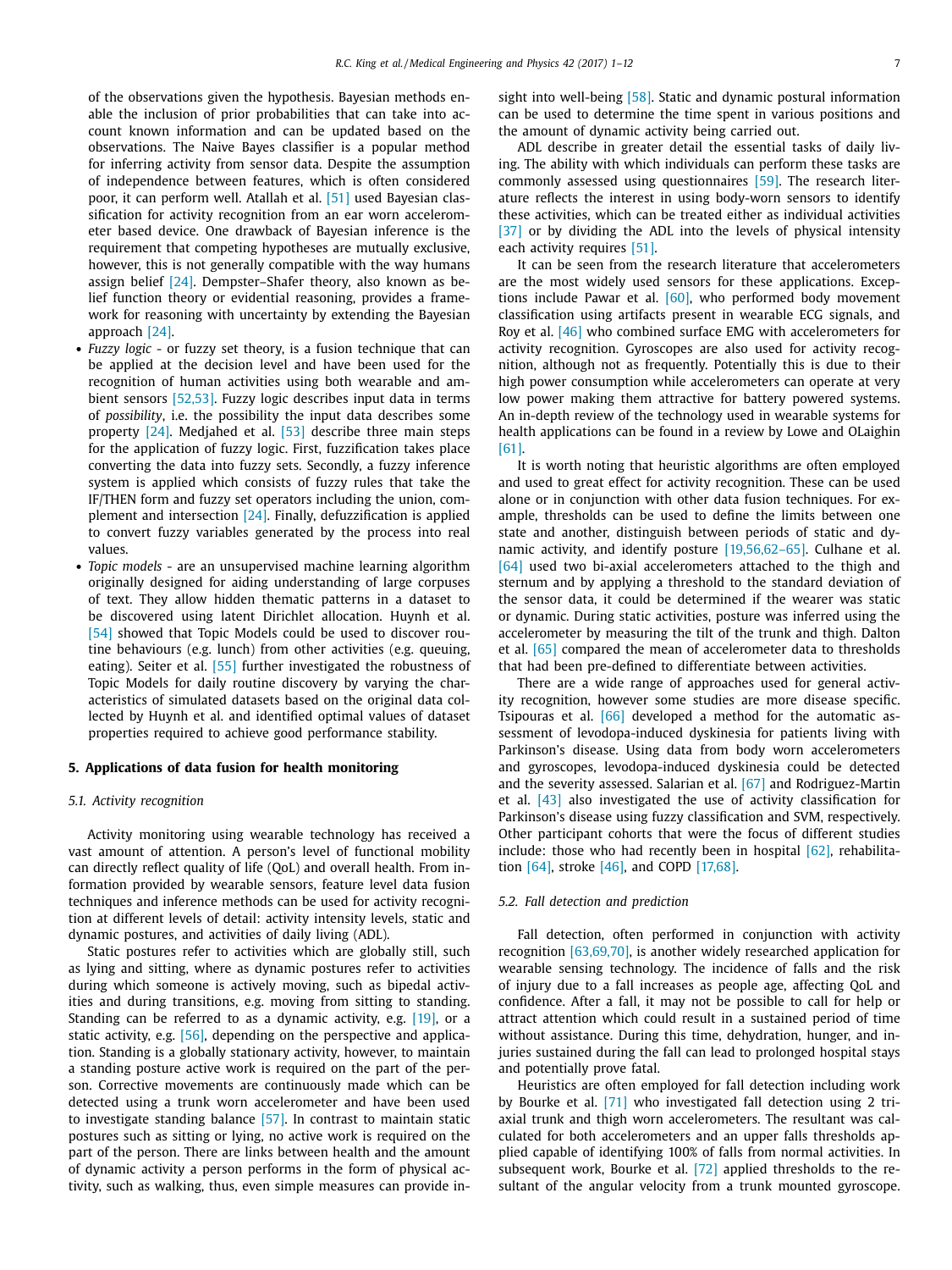<span id="page-7-0"></span>Karantonis et al. [\[63\]](#page-10-0) used a single waist worn accelerometer and thresholds to determine activity, rest, posture and falls. Benocci et al. [\[73\]](#page-10-0) also conducted falls detection using an accelerometer attached to the sacrum and simulated falls from standing, walking, out of bed, and sliding down a wall. Wang et al. [\[74\]](#page-10-0) described a three-fold threshold system that combine a trunk worn accelerometer and cardiotachometer to detect falls. The thresholds test for high accelerometer values, angle of the trunk, and heart rate to detect a fall.

One of the greatest predictors of a fall is having fallen previously, therefore it is of equal importance to be able to predict a fall such that preventative measures can be put in place. As well as the detection of falls, work by Giansanti et al. [\[75\]](#page-11-0) used wearable sensors to determine the risk of falls using 60 s balance tests. An accelerometer and gyroscope were worn on the trunk and a four layer ANN were used to classify participants into fall risk levels.

#### *5.3. Gait and ambulatory monitoring*

Gait analysis can provide insight into functional mobility, ranging from the ability to perform various bipedal activities to a detailed account of the gait cycle. Gait analysis and biomechanical modelling are traditionally performed in laboratory environments using optical motion capture to track body segment motion. More recently body worn inertial devices have been investigated as an alternative, eliminating the need to collect data in specialised laboratories. Biomechanical modelling of the lower body could be used to build unique gait models such that deviations from the norm could indicate the need for treatment or intervention.

Moe-Nilssen and Helbostad [\[76\]](#page-11-0) used a low back mounted accelerometer to monitor gait variability in the anterior-posterior and mediolateral plane, and estimate cadence, step, and stride length over a known distance and was used to differentiate between fit and frail older adults. Xu et al. [\[77\]](#page-11-0) examined the walking parameters of those recovering from stroke with a hemiparetic gait for rehabilitation purposes. A hierarchical approach using Naïve Bayes and dynamic time warping methods were used to classify walking, then gait parameters are computed including walking speed, cadence, stride length, and distance travelled.

In the clinical environment, gait has been used to predict the risk of falling using tools such as the Tinetti gait and balance assessment [\[78\].](#page-11-0) Body-worn sensors could be used as an alternative or complementary assessment. Caby et al. [\[79\]](#page-11-0) collected accelerometry data from 10 sensors during a walking test and the Timed Up-and-Go for the objective classification of fallers and nonfallers. Accelerometry and force sensitive resistors have also been used to distinguish between normal and abnormal gait [\[80\].](#page-11-0) Ishigaki et al. [\[81\]](#page-11-0) determined pelvic movement from an accelerometer and gyroscope mounted on the sacrum during 10m of free walking to find correlations with stability in older adults. Less pelvic motion was found for those classed as unstable based on a single leg balance test.

The differences in bipedal locomotion styles imposed by environmental conditions such as a flat or sloped surface, and stairs are subtle. The ability to negotiate these conditions can be an indication of physical well-being and used to monitor those with limited mobility. To this end, Wang et al. [\[82\]](#page-11-0) decomposed the acceleration data from a single waist mounted sensor into frequency features using wavelets to classify the different walking patterns using a multilayer perceptron neural network. In further work, Wang et al. [\[83\]](#page-11-0) included walking up and down two different gradients and used GMM for classification. Lau et al. [\[84\]](#page-11-0) focused on walking conditions for those with uni-lateral drop foot and deployed two accelerometers and a single gyroscope on the affected side to distinguish the aforementioned conditions and compare classification results from several data fusion methods. Muscillo et al. [\[85\]](#page-11-0) adopted an adaptive Kalman-based Bayes estimation method to differentiate between locomotor conditions for both young and older adults.

By analysing gait events, such as heel contact, heel-off, and toeoff, body-worn sensors can be used to characterise gait for applications such as drop foot stimulation [\[86\].](#page-11-0) Kotiadis et al. [\[87\]](#page-11-0) investigated gait phase detection for drop foot, exploring trigger timings for a stimulator. For those suffering from Parkinson's disease and multiple sclerosis gait disturbances, such as freezing of gait, can be an indication of a higher risk of a fall. Tripoliti et al. [\[88\]](#page-11-0) used body worn accelerometers and gyroscopes for the automatic detection of freezing of gait. Accelerometers can also be used to recognise an individual's gait [\[89\]](#page-11-0) which in a multi-resident home or scenario where sensors are shared could aid identification of the wearer.

#### *5.4. Biomechanical modelling*

Parametric state estimation algorithms, such as the KF and PF, can be used to measure biomechanical motions by combining accelerometer and gyroscope data to estimate the kinematic parameters. These algorithms come under the banner of signal level fusion methods as they combine commensurate data to achieve the best estimation of a parameter. Music<sup>et</sup> al [\[90\]](#page-11-0) used an extended KF to fuse inertial sensor data for the reconstruction of body segment trajectories in the sagittal plane of sit-to-stand motions.

Takeda et al. [\[91\]](#page-11-0) presented a method for gait analysis by calculating the 3-dimensional position of each lower body segment using 7 tri-axial accelerometers and gyroscopes, joint-range-ofmotion, the contribution of gravity to the accelerometer signals, and frequency features that describing the cyclic nature of walking.

Due to the high power consumption of gyroscopes other methods using multiple accelerometers are being developed such as the double-sensor difference algorithm presented by Liu et al. [\[92\]](#page-11-0) for the measurement of rotational angles of human segments. Djuric-´ Jovičić et al. <a>[\[93\]](#page-11-0)</a> used pairs of tri-axial accelerometers for the estimation of leg segment angles and trajectories in the sagittal plane through the removal of sensor drift.

#### *5.5. Physiological monitoring*

By monitoring physiological aspects of health, an insight can be gained into how well our bodies are functioning, and can be used to monitor cardiovascular health, and the potential onset of illness (i.e. body temperature). A novel use of accelerometers was presented by Lapi et al.  $[94]$  to detect respiratory rate by positioning sensors on opposite sides of the chest wall. Li and Kim [\[95\]](#page-11-0) developed a patch style sensor for wireless heart rate monitoring and movement index incorporating a HR monitor and accelerometer.

Stress is another area of well-being that has drawn interest by the research community due to its impact on health and wellbeing. A system presented by Healey and Picard [\[96\]](#page-11-0) was able to classify stress during real-world driving tasks into three levels based on wearable sensors including two skin conductivity sensors, ECG, EMG, chest expansion respiration sensor. Ikehara and Crosby [\[97\]](#page-11-0) used physiological sensors to assess cognitive load. Sensors used in this study included those to measure electrodermal temperature and blood flow, an eye tracker extracting related features, and an oximeter. Luprano et al. [\[98\]](#page-11-0) incorporated textile electrodes and an accelerometer into a shirt to measure ECG and perform activity recognition. Fletcher et al. [\[99\]](#page-11-0) developed a system for cognitive behavioural therapy for drug addiction that monitors for unusual arousal patterns using accelerometer, temperature, and electrodermal activity sensors (with optional ECG). When specific arousal events are detected a message was automatically sent to the wearer's phone with an empathetic message.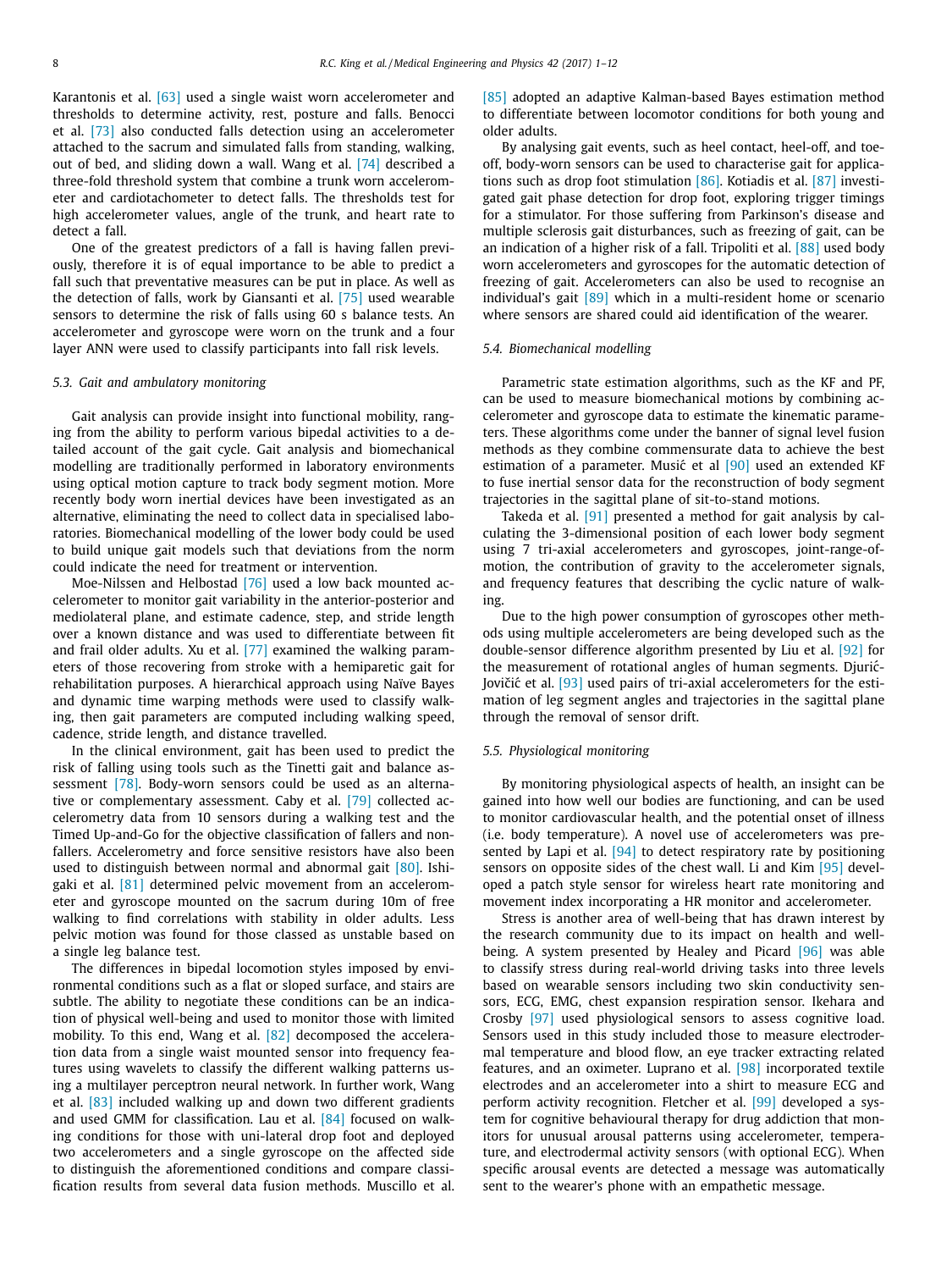Bandodkar et al. [\[100\]](#page-11-0) described sodium sweat sensors applied as a temporary stick on 'tattoo' sensor. These sensors were tested in a laboratory during stationary cycling activities. Indeed there are many biological MEMs sensors being developed that can be applied to physiological monitoring such as the triglyceride biosensor, C-reactive protein detector to monitor increases which may cause heart attacks or cardiovascular disease, and membrane-based glucose sensors for diabetics [\[101\].](#page-11-0)

#### **6. Discussion and further considerations**

#### *6.1. Wearable sensors*

Energy remains a dilemma for long term wearable research as it dictates not only how the wearable is used by the individual, but also the quality and availability of the data. For the application of activity recognition, inertial sensors such as accelerometers and gyroscopes provide the most appropriate data. The number of sensors required depends largely on the application. If we consider the use of one to five sensors, for the purpose of identifying fundamental static and dynamic postures a single sensing device can be sufficient. Wrist worn devices, as favoured commercially, are not well placed to accurately distinguish between sitting and standing postures but can detect overall activity level. For the general population, measuring activity intensity may be sufficient, however, for those that live with chronic disease or have restricted movement, the distinction between sitting and standing would provide further insight into their well-being and health. A single waist or trunk worn sensor will provide information on the transitions between sitting and standing and the global pose of the body, improving activity recognition accuracy. A single waist worn sensor can also be used to monitor gait variability, cadence, step and stride length [\[76\]](#page-11-0) as described in [Section](#page-7-0) 5.3. However, these methods were developed for walking in a straight line using a known distance and would not be suitable for free living monitoring.

A two-sensor scenario would include a sensor on the wrist which would provide information related to ADL, e.g. cooking, eating and drinking. With the addition of a third sensor on an ankle or foot, more detailed parameters regarding gait can be extracted such as unilateral step length and height. An optional sensor positioned on the thigh would provide more definitive information regarding body posture, however maybe redundant if used in conjunction with a waist worn sensor. Five sensors, worn at the waist, wrists and ankles, would provide even greater levels of detail regarding both leg and arm movement that can be used for bilateral gait analysis and increase the accuracy of activity recognition algorithms.

For applications that require data from many sensors to address specific diseases or conditions, the benefits of an improved QoL may well outweigh the inconvenience of wearing multiple sensors. This presents several challenges regarding the usability of the system, such as taking the sensors on and off, recharging the sensors, and overall adherence of wearing the system. With the wide availability of small, cheap, low powered sensors, incorporating them directly into clothing where needed could address some of these challenges. Further, near field charging would negate the need to directly connect the system to a power source.

#### *6.2. Data fusion models and algorithms*

The data fusion model presented in this paper is based on a centralised hierarchical data fusion model and can be seen to be the most commonly used model for most commercial health monitoring and many research systems. Most of these systems are aimed at personal health and well-being monitoring and focus on determining specific features related to that individual. For more complex environments and scenarios, this type of architecture can be extended, such that the output, i.e. the local view, can be used to contribute towards the global view. This is similar to a distributed architecture  $[9]$  and could be used in the study of epidemiology, e.g. disease surveillance in hospitals. This architecture also naturally lends itself towards a decentralised architecture where data fusion takes place at each node and does not rely on a single fusion centre making it more robust to intermittent or unreliable communications services [\[9\].](#page-9-0) In this case each personal system becomes part of a community of nodes, each contributing information as and when it can and could be implemented in situations such as disaster sites.

The choice of data fusion algorithm used depends on the target application. Influences include the required output, system accuracy, computational complexity, available processing power, battery power available, and expected operational time. Many of these aspects constitute a direct trade off.

Low complexity data fusion algorithms, such as heuristic thresholds, weighted averages, *k*-NN, and *k*-means, are well suited to simple activity recognition applications. These include estimating activity intensity and fundamental static and dynamic postures. These are ideal for applications where a long battery life is expected and on-wearable user feedback is given. These algorithms can be trained in advance and could be implemented on the wearable using simple features extracted from the sensor data. These type of algorithms are well suited to everyday free living situations as targeted by many commercial systems.

Medium complexity data fusion algorithms, require more computational power, and in turn more energy to run. The data can be treated in two ways, (1) implement the algorithm on-wearable, or, (2) transmit the data off-wearable to the fusion centre. Both methods require more energy and will shorten the battery life of the wearable system. These algorithms include activity recognition algorithms that can infer more complex ADL such as Naive Bayes, GMM, DT, and NN. Kinematic estimation algorithms such as the KF which can be used towards biomechanical and gait analysis, however, require a high sampling frequency of typically 50-100Hz, higher than many sampling frequencies required for activity recognition.

For research applications, data is often collected using wearable sensor nodes and then post-processed. Medium complexity, as previously mentioned, to high complexity algorithms have been used for activity recognition including SVM, deep learning, and Bayesian networks. To extract and process the the relevant data for biomechanical and gait analysis, as previously described, KF, extended KF, and PF can be used for the kinematic state estimation. Feature level algorithms can then be used to extract features such as clinically relevant outputs.

Depending on the algorithm, there is more or less transparency of how the algorithm maps the sensor data to the output features. Algorithms based on neural networks and deep learning provide little insight into this process and requires training with large example data sets. Where as model based algorithms, for example the KF, control how the sensor data maps to the features but requires a predefined model.

## *6.3. Annotation and system validation*

Collecting accurately labelled activity data in a natural environment to apply to machine learning techniques is time consuming and expensive. To reduce the amount of labelled data needed to train activity recognition algorithms, techniques can be used such as *semi-supervised* training and *active learning* [\[102–105\].](#page-11-0)

Semi-supervised training approaches use small amounts of labelled training data to initially train the activity recognition algorithms which are then used to label the unlabelled data.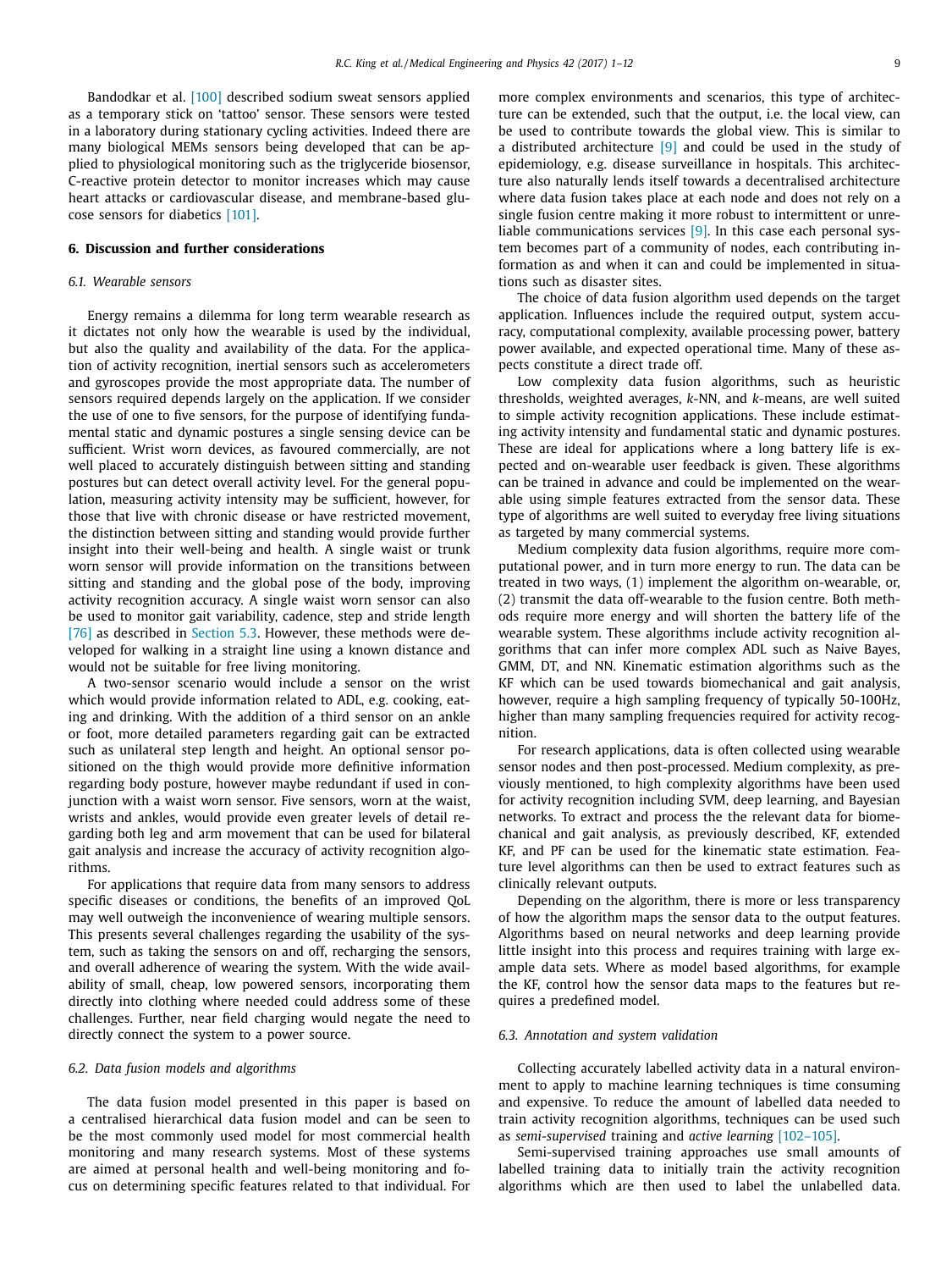<span id="page-9-0"></span>Stikic et al. [\[102\]](#page-11-0) demonstrated two approaches to semi-supervised training, self-training (the classification model is updated iteratively based on the most confidently predicted newly labelled data) and co-training (the same as self-training but uses additional information to augment the process).

Active learning finds the unlabeled data with the most information and queries the user to label them. Various strategies can be used to decide what data has the most information such as the data that is classified with the least confidence, or the amount of disagreement between two classifiers [\[102\].](#page-11-0) This reduces the cost of annotating all the data and is a good alternative to manual annotation. Hoque and Stankovic [\[104\]](#page-11-0) used a clustering technique to group activities based on data from a smart home environment and asked users to label each cluster rather than label all data. Active learning techniques can also be used to update a classifier after deployment. Longstaff et al. [\[105\]](#page-11-0) explored active learning as a means to dynamically augment mobile activity classifiers. Diethe et al. [\[106\]](#page-11-0) proposed a Bayesian active transfer learning framework for smart home environments.

Although there is a wealth of research being carried out in the area of body worn sensors for health applications, further validation for many of the methods developed is needed using realistic conditions such as: matched participant cohorts, target environments, and natural behavioural conditions. This is especially true of fall detection where the algorithms used are often developed using simulated data from young healthy participants by tripping onto a crash mat or mattress. Algorithms based solely on laboratory data have been shown to fail and lead to unacceptably high rates of false alarms [\[107\].](#page-11-0) In a similar way, people rarely perform activities and ambulation in the same way as they would naturally when being cued to do it, or carrying out a script. Although features and data fusion algorithms may appear to be successful based on laboratory training and testing data, they may fail when used in real-world situations or from one person to the next.

#### *6.4. Data loss and synchronisation*

Another challenge for data fusion for health monitoring is the *imperfection* introduced throughout the data fusion health monitoring system. Khaleghi et al. [\[108\],](#page-11-0) in an in-depth review of the state-of-the-art in multisensor data fusion, provided a taxonomy of data imperfection including uncertainty, imprecision (vagueness, ambiguity and incompleteness), and granularity. Transferable belief models could be used as a method for modelling sensor reliability [\[109\].](#page-11-0) As well as error introduced by the sensors, wireless communications present another source of system error. For the application of body worn sensors, wireless transmission of data to a fusion centre is a desirable and practical option allowing it to be analysed continuously without unnecessary user interaction. Disruption in the communication of data to the fusion centre could severally affect the quality of the received data and be caused by: operation outside the range of the receiver; loss of power; receiver error, and packet loss. Retransmission of lost or corrupted packets can increase data reliability using two way communications, i.e. acknowledgement of received packets [\[69\],](#page-10-0) however, there is a power trade off associated with receiving and resending packets and there will be a time delay introduced.

Data transmitted from different sources will arrive to the fusion centre at different times and need to be aligned prior to analysis. This raises the issue of data synchronisation. Sensor data that is collected using more than one stand alone module can be synchronised by providing an input that each sensor can pick up, e.g. a series of taps made during recording. Any drift can then be calculated and the data resampled. Systems employing wireless communications can correct for clock drift by broadcasting a regular beacon from a master clock which can be used determine drift. Including this additional information with the time stamp of when the data was received can be used to reorder the data before fusion. The synchronisation of sensors is an open and often overlooked area of research and methods are restrained by the target application requirements, power consumption, sampling and transmission frequency, and robustness to data loss.

Alemdar and Ersoy [\[110\]](#page-11-0) presented a survey on wireless sensor networks for healthcare and discussed design considerations. The wireless sensor network system was broken down into five subsystems including: body area network, personal area network, gateway to the wide area network, and the end-user healthcare monitoring application. Each subsystem has a different set of design considerations. Gravina et al. [\[111\]](#page-11-0) presented a framework called SPINE that can be used for multiple body worn sensor applications. Baker et al. [\[112\]](#page-11-0) described wireless sensor network prototypes for home healthcare.

## **7. Conclusions**

This paper outlined the state-of-the-art and future concepts for using wearable sensors in healthcare applications. It describes some principles of data fusion and many of the foundation techniques that can be used to perform data fusion on wearable sensor data. The commercial landscape of wearable sensors is constantly changing, however a snap shot of some of the currently available products has been given, providing context for an overview of the research literature conducted in the area of wearable sensors for healthcare applications. Applications of wearable technology for healthcare has been described including activity recognition, falls detection, ambulatory monitoring, and biomechanical monitoring. A discussion of other considerations that need to be addressed to augment wearable sensor technology has been provided, highlighting potential directions for research and issues such as data collection, algorithm training, quality of data, infrastructure and the potential fusion of wearable sensors with other external data sources.

#### **Conflict of interest**

There are no known conflicts of interest.

#### **Acknowledgements**

This work was performed under the SPHERE IRC funded by the UK Engineering and Physical Sciences Research Council (EPSRC), Grant EP/K031910/1. This study did not involve human subjects.

#### **References**

- [1] Office of National Statistics Population ageing in the united kingdom, its constituent countries and the european union. 2012. [www.ons.gov.uk.](http://www.ons.gov.uk)
- [2] Cracknell R. The ageing population. House of Commons Library 2010. pp. 44– 45.
- [3] [Spijker](http://refhub.elsevier.com/S1350-4533(17)30015-2/sbref0001) J, [MacInnes](http://refhub.elsevier.com/S1350-4533(17)30015-2/sbref0001) J. Population ageing: the timebomb that isn't? BMJ [2013;347:f6598.](http://refhub.elsevier.com/S1350-4533(17)30015-2/sbref0001)
- [4] [Yach](http://refhub.elsevier.com/S1350-4533(17)30015-2/sbref0002) D, [Hawkes](http://refhub.elsevier.com/S1350-4533(17)30015-2/sbref0002) C, [Gould](http://refhub.elsevier.com/S1350-4533(17)30015-2/sbref0002) CL, [Hofman](http://refhub.elsevier.com/S1350-4533(17)30015-2/sbref0002) KJ. The global burden of chronic diseases: overcoming impediments to prevention and control. JAMA [2004;291:2616–22.](http://refhub.elsevier.com/S1350-4533(17)30015-2/sbref0002)
- [5] [Godfrey](http://refhub.elsevier.com/S1350-4533(17)30015-2/sbref0003) A, [Conway](http://refhub.elsevier.com/S1350-4533(17)30015-2/sbref0003) R, [Meagher](http://refhub.elsevier.com/S1350-4533(17)30015-2/sbref0003) D, [OLaighin](http://refhub.elsevier.com/S1350-4533(17)30015-2/sbref0003) G. Direct measurement of human movement by accelerometry. Med Eng Phy [2008;3\(10\):1364–86.](http://refhub.elsevier.com/S1350-4533(17)30015-2/sbref0003)
- [6] [Cheung](http://refhub.elsevier.com/S1350-4533(17)30015-2/sbref0004) VH, [Gray](http://refhub.elsevier.com/S1350-4533(17)30015-2/sbref0004) L, [Karunanithi](http://refhub.elsevier.com/S1350-4533(17)30015-2/sbref0004) M. Review of accelerometry for determining daily activity among elderly patients. Arch Phys Med Rehabil [2011;92\(6\):998–1014.](http://refhub.elsevier.com/S1350-4533(17)30015-2/sbref0004)
- [7] [Patel](http://refhub.elsevier.com/S1350-4533(17)30015-2/sbref0005) S, [Park](http://refhub.elsevier.com/S1350-4533(17)30015-2/sbref0005) H, [Bonato](http://refhub.elsevier.com/S1350-4533(17)30015-2/sbref0005) P, [Chan](http://refhub.elsevier.com/S1350-4533(17)30015-2/sbref0005) L, [Rodgers](http://refhub.elsevier.com/S1350-4533(17)30015-2/sbref0005) M. A review of wearable sensors and systems with application in [rehabilitation.](http://refhub.elsevier.com/S1350-4533(17)30015-2/sbref0005) J Neuroeng Rehabil 2012;9:21.
- [8] [Hall](http://refhub.elsevier.com/S1350-4533(17)30015-2/sbref0006) DL, [Llinas](http://refhub.elsevier.com/S1350-4533(17)30015-2/sbref0006) J. An [introduction](http://refhub.elsevier.com/S1350-4533(17)30015-2/sbref0006) to multisensor data fusion. Proc IEEE 1997;vol. 85:6–23.
- [9] [Castanedo](http://refhub.elsevier.com/S1350-4533(17)30015-2/sbref0007) F. A review of data fusion techniques. Sci World J [2013;2013:1–19.](http://refhub.elsevier.com/S1350-4533(17)30015-2/sbref0007) [10] [Fortino](http://refhub.elsevier.com/S1350-4533(17)30015-2/sbref0008) G, [Galzarano](http://refhub.elsevier.com/S1350-4533(17)30015-2/sbref0008) S, [Gravina](http://refhub.elsevier.com/S1350-4533(17)30015-2/sbref0008) R, Li [W.](http://refhub.elsevier.com/S1350-4533(17)30015-2/sbref0008) A framework for collaborative
- computing and multi-sensor data fusion in body sensor networks. Inf Fus [2015;22:50–70.](http://refhub.elsevier.com/S1350-4533(17)30015-2/sbref0008)
- [11] [Ghaffari](http://refhub.elsevier.com/S1350-4533(17)30015-2/sbref0009) R, [Schlatka](http://refhub.elsevier.com/S1350-4533(17)30015-2/sbref0009) BL, [Balooch](http://refhub.elsevier.com/S1350-4533(17)30015-2/sbref0009) G, [Huang](http://refhub.elsevier.com/S1350-4533(17)30015-2/sbref0009) Y, [Rogers](http://refhub.elsevier.com/S1350-4533(17)30015-2/sbref0009) JA. Reinventing biointegrated devices. Mater Today [2013;16\(5\):156–7.](http://refhub.elsevier.com/S1350-4533(17)30015-2/sbref0009)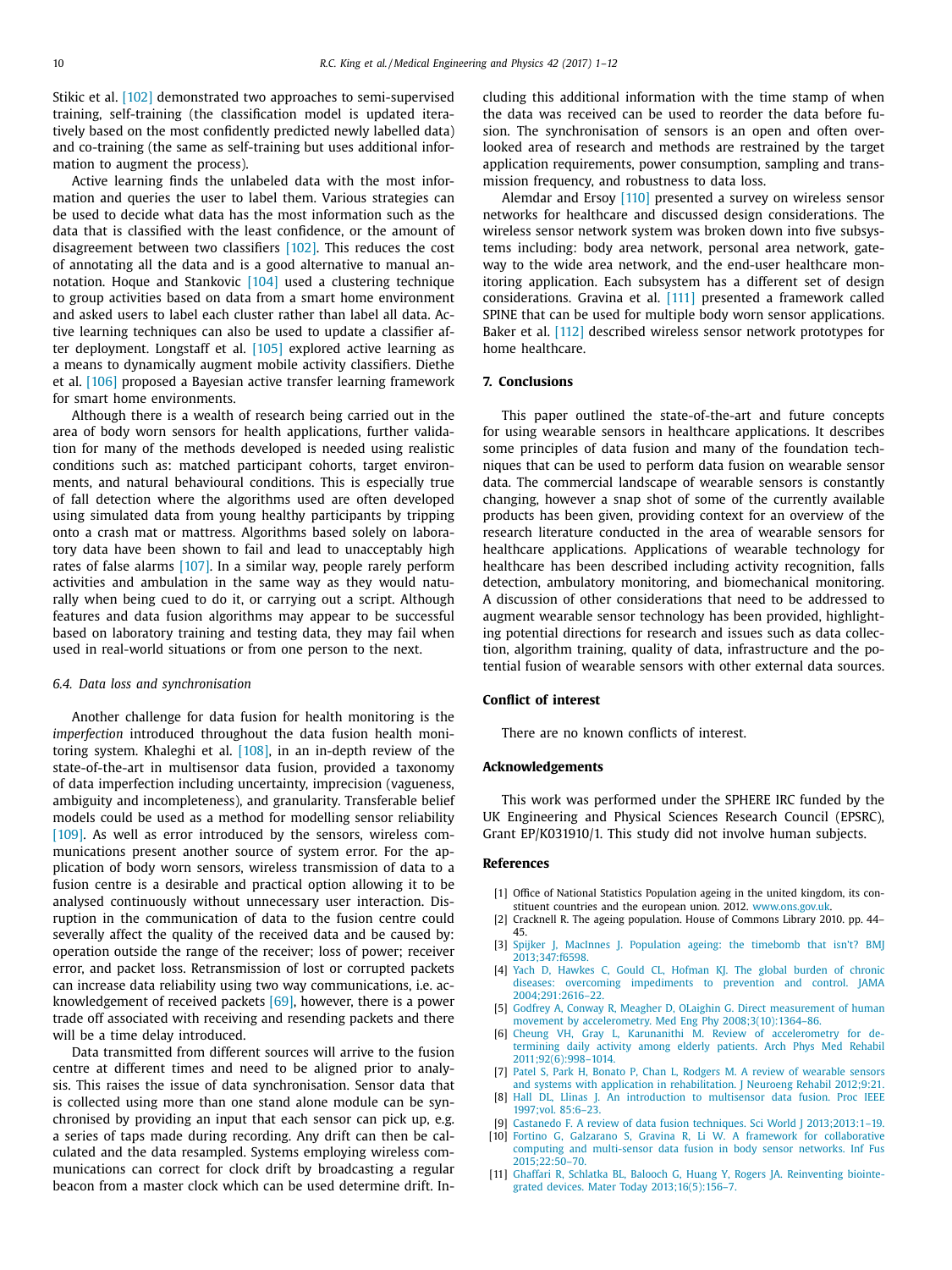- <span id="page-10-0"></span>[12] MC10 Inc. MC10 Reshaping electronics. 2014 [http://www.mc10inc.com/.](http://www.mc10inc.com/) [accessed 13.11.14].
- [13] van [Hees](http://refhub.elsevier.com/S1350-4533(17)30015-2/sbref0010) VT, [Renström](http://refhub.elsevier.com/S1350-4533(17)30015-2/sbref0010) F, [Wright](http://refhub.elsevier.com/S1350-4533(17)30015-2/sbref0010) A, [Gradmark](http://refhub.elsevier.com/S1350-4533(17)30015-2/sbref0010) A, [Catt](http://refhub.elsevier.com/S1350-4533(17)30015-2/sbref0010) M, [Chen](http://refhub.elsevier.com/S1350-4533(17)30015-2/sbref0010) KY, et [al.](http://refhub.elsevier.com/S1350-4533(17)30015-2/sbref0010) Estimation of daily energy expenditure in pregnant and non-pregnant women using a wrist-worn tri-axial [accelerometer.](http://refhub.elsevier.com/S1350-4533(17)30015-2/sbref0010) PLoS ONE 2011;6(7).<br>Checklight. 2014 http://www.mc10inc.com/consumer-pro
- [14] Checklight. 2014 [http://www.mc10inc.com/consumer-products/sports/](http://www.mc10inc.com/consumer-products/sports/checklight/) checklight/. [accessed 18.12.14].
- [15] [Atallah](http://refhub.elsevier.com/S1350-4533(17)30015-2/sbref0011) L, [Lo](http://refhub.elsevier.com/S1350-4533(17)30015-2/sbref0011) B, [King](http://refhub.elsevier.com/S1350-4533(17)30015-2/sbref0011) R, [Yang](http://refhub.elsevier.com/S1350-4533(17)30015-2/sbref0011) G-Z. Sensor positioning for activity recognition using wearable accelerometers. JEEE Trans Biomed Circ Syst 2011;5(4):320-9.
- [16] [Liu](http://refhub.elsevier.com/S1350-4533(17)30015-2/sbref0012) S, [Gao](http://refhub.elsevier.com/S1350-4533(17)30015-2/sbref0012) RX, [John](http://refhub.elsevier.com/S1350-4533(17)30015-2/sbref0012) D, [Staudenmayer](http://refhub.elsevier.com/S1350-4533(17)30015-2/sbref0012) JW, [Freedson](http://refhub.elsevier.com/S1350-4533(17)30015-2/sbref0012) PS. Multisensor data fusion for physical activity assessment. IEEE Trans Biomed Eng [2012;59\(3\):687–96.](http://refhub.elsevier.com/S1350-4533(17)30015-2/sbref0012)
- [17] [Patel](http://refhub.elsevier.com/S1350-4533(17)30015-2/sbref0013) S, [Mancinelli](http://refhub.elsevier.com/S1350-4533(17)30015-2/sbref0013) C, [Healey](http://refhub.elsevier.com/S1350-4533(17)30015-2/sbref0013) J, [Moy](http://refhub.elsevier.com/S1350-4533(17)30015-2/sbref0013) M, [Bonato](http://refhub.elsevier.com/S1350-4533(17)30015-2/sbref0013) P. Using wearable sensors to monitor physical activities of patients with COPD: a comparison of classifier [performance.](http://refhub.elsevier.com/S1350-4533(17)30015-2/sbref0013) In: Proceedings of the sixth international workshop on wearable and implantable body sensor networks. IEEE; 2009. p. 234–9.
- [18] [Pärkkä J,](http://refhub.elsevier.com/S1350-4533(17)30015-2/sbref0014) [Ermes](http://refhub.elsevier.com/S1350-4533(17)30015-2/sbref0014) M, [Korpipää P,](http://refhub.elsevier.com/S1350-4533(17)30015-2/sbref0014) [Mäntyjärvi](http://refhub.elsevier.com/S1350-4533(17)30015-2/sbref0014) J, [Peltola](http://refhub.elsevier.com/S1350-4533(17)30015-2/sbref0014) J, [Korhonen](http://refhub.elsevier.com/S1350-4533(17)30015-2/sbref0014) I. Activity classification using realistic data from wearable sensors. IEEE Trans Inf Technol Biomed [2006;10:119–28.](http://refhub.elsevier.com/S1350-4533(17)30015-2/sbref0014)
- [19] [Thiemjarus](http://refhub.elsevier.com/S1350-4533(17)30015-2/sbref0015) S. A [device-orientation](http://refhub.elsevier.com/S1350-4533(17)30015-2/sbref0015) independent method for activity recognition. In: Proceedings of the 2010 international conference on body sensor networks. IEEE; 2010. p. 19–23.
- [20] [Luo](http://refhub.elsevier.com/S1350-4533(17)30015-2/sbref0016) RC, Kay [MG.](http://refhub.elsevier.com/S1350-4533(17)30015-2/sbref0016) A tutorial on [multisensor](http://refhub.elsevier.com/S1350-4533(17)30015-2/sbref0016) integration and fusion. In: Proceedings of the 16th annual conference of the IEEE IECON'90. Industrial Electronics Society; 1990. p. 707–22.
- [21] [Dasarathy](http://refhub.elsevier.com/S1350-4533(17)30015-2/sbref0017) BV. Sensor fusion potential [exploitation-innovative](http://refhub.elsevier.com/S1350-4533(17)30015-2/sbref0017) architectures and illustrative applications. Proc IEEE 1997;85(1):24–38.
- [22] [Lee](http://refhub.elsevier.com/S1350-4533(17)30015-2/sbref0018) H, [Park](http://refhub.elsevier.com/S1350-4533(17)30015-2/sbref0018) K, [Lee](http://refhub.elsevier.com/S1350-4533(17)30015-2/sbref0018) B, [Choi](http://refhub.elsevier.com/S1350-4533(17)30015-2/sbref0018) J, [Elmasri](http://refhub.elsevier.com/S1350-4533(17)30015-2/sbref0018) R. Issues in data fusion for healthcare [monitoring..](http://refhub.elsevier.com/S1350-4533(17)30015-2/sbref0018) In: Proceedings of the PETRA '08; 2008.
- [23] [Gong](http://refhub.elsevier.com/S1350-4533(17)30015-2/sbref0019) J, [Cui](http://refhub.elsevier.com/S1350-4533(17)30015-2/sbref0019) L, [Xiao](http://refhub.elsevier.com/S1350-4533(17)30015-2/sbref0019) K, [Wang](http://refhub.elsevier.com/S1350-4533(17)30015-2/sbref0019) R, [Sens](http://refhub.elsevier.com/S1350-4533(17)30015-2/sbref0019) N. MPD-Model: A distributed multipreference-driven data fusion model and its application in a WSNs-based healthcare monitoring system. Int J Distr ib [2012;2012:1–13.](http://refhub.elsevier.com/S1350-4533(17)30015-2/sbref0019)
- [24] [Yang](http://refhub.elsevier.com/S1350-4533(17)30015-2/sbref0020) G-Z. Body Sensor [Networks.](http://refhub.elsevier.com/S1350-4533(17)30015-2/sbref0020) 2nd ed. London: Springer; 2014.
- [25] [Das](http://refhub.elsevier.com/S1350-4533(17)30015-2/sbref0021) S. Filters, wrappers and a [boosting-based](http://refhub.elsevier.com/S1350-4533(17)30015-2/sbref0021) hybrid for feature selection.. In: Proceedings of the eighteenth international conference on machine learning; 2001. p. 74–81.
- [26] [Guyon](http://refhub.elsevier.com/S1350-4533(17)30015-2/sbref0022) I, [Elisseeff A.](http://refhub.elsevier.com/S1350-4533(17)30015-2/sbref0022) An introduction to variable and feature selection. J Mach Learn Res [2003;3:1157–82.](http://refhub.elsevier.com/S1350-4533(17)30015-2/sbref0022)
- [27] [Längkvist](http://refhub.elsevier.com/S1350-4533(17)30015-2/sbref0023) M, [Karlsson](http://refhub.elsevier.com/S1350-4533(17)30015-2/sbref0023) L, [Loutfi A.](http://refhub.elsevier.com/S1350-4533(17)30015-2/sbref0023) A review of unsupervised feature learning and deep learning for time-series modeling. Pattern Recogn Lett [2014;42\(C\):11–24.](http://refhub.elsevier.com/S1350-4533(17)30015-2/sbref0023)
- [28] [Plötz](http://refhub.elsevier.com/S1350-4533(17)30015-2/sbref0024) T, [Hammerla](http://refhub.elsevier.com/S1350-4533(17)30015-2/sbref0024) NY, [Olivier](http://refhub.elsevier.com/S1350-4533(17)30015-2/sbref0024) P. Feature learning for activity recognition in ubiquitous computing.. In: [Proceedings](http://refhub.elsevier.com/S1350-4533(17)30015-2/sbref0024) of IJCAI-11; 2011. p. 1729–34.
- [29] [Luo](http://refhub.elsevier.com/S1350-4533(17)30015-2/sbref0025) RC, [Chang](http://refhub.elsevier.com/S1350-4533(17)30015-2/sbref0025) CC, Lai [CC.](http://refhub.elsevier.com/S1350-4533(17)30015-2/sbref0025) Multisensor fusion and integration: theories, applications, and its perspectives. IEEE Sens J [2011;11\(12\):3122–38.](http://refhub.elsevier.com/S1350-4533(17)30015-2/sbref0025)
- [30] [Al-Jawad](http://refhub.elsevier.com/S1350-4533(17)30015-2/sbref0026) A, [Barlit](http://refhub.elsevier.com/S1350-4533(17)30015-2/sbref0026) A, [Romanovas](http://refhub.elsevier.com/S1350-4533(17)30015-2/sbref0026) M, [Traechtler](http://refhub.elsevier.com/S1350-4533(17)30015-2/sbref0026) M, [Manoli](http://refhub.elsevier.com/S1350-4533(17)30015-2/sbref0026) Y. The use of an orientation Kalman filter for the static postural sway analysis. APCBEE Procedia [2013;7:93–102.](http://refhub.elsevier.com/S1350-4533(17)30015-2/sbref0026)
- [31] Djurić PM, [Kotecha](http://refhub.elsevier.com/S1350-4533(17)30015-2/sbref0027) JH, [Zhang](http://refhub.elsevier.com/S1350-4533(17)30015-2/sbref0027) J, [Huang](http://refhub.elsevier.com/S1350-4533(17)30015-2/sbref0027) Y, [Ghirmai](http://refhub.elsevier.com/S1350-4533(17)30015-2/sbref0027) T, [Bugallo](http://refhub.elsevier.com/S1350-4533(17)30015-2/sbref0027) MF, et [al.](http://refhub.elsevier.com/S1350-4533(17)30015-2/sbref0027) Particle filtering. IEEE Signal Process Mag [2003;20\(5\):19–38.](http://refhub.elsevier.com/S1350-4533(17)30015-2/sbref0027)
- [32] [Arulampalam](http://refhub.elsevier.com/S1350-4533(17)30015-2/sbref0028) MS. A tutorial on particle filters for online non[linear/non-Gaussian](http://refhub.elsevier.com/S1350-4533(17)30015-2/sbref0028) Bayesian tracking. IEEE Trans Signal Process 2002;50(2):174–88.
- [33] [Ghassemzadeh](http://refhub.elsevier.com/S1350-4533(17)30015-2/sbref0029) H, [Guenterberg](http://refhub.elsevier.com/S1350-4533(17)30015-2/sbref0029) E, [Ostadabbas](http://refhub.elsevier.com/S1350-4533(17)30015-2/sbref0029) S, [Jafari](http://refhub.elsevier.com/S1350-4533(17)30015-2/sbref0029) R. A motion sequence fusion technique based on PCA for activity analysis in body sensor networks. 2009 Conf Proc IEEE Eng Med Biol Soc IEEE 2009:3146–9.
- [34] [Maurer](http://refhub.elsevier.com/S1350-4533(17)30015-2/sbref0030) U, [Smailagic](http://refhub.elsevier.com/S1350-4533(17)30015-2/sbref0030) A, [Siewiorek](http://refhub.elsevier.com/S1350-4533(17)30015-2/sbref0030) DP, [Deisher](http://refhub.elsevier.com/S1350-4533(17)30015-2/sbref0030) M. Activity [recognition](http://refhub.elsevier.com/S1350-4533(17)30015-2/sbref0030) and monitoring using multiple sensors on different body positions.. In: Proceedings of the BSN'06. IEEE; 2006. p. 113–16.
- [35] [Jatobá LC,](http://refhub.elsevier.com/S1350-4533(17)30015-2/sbref0031) [Großmann](http://refhub.elsevier.com/S1350-4533(17)30015-2/sbref0031) U, [Kunze](http://refhub.elsevier.com/S1350-4533(17)30015-2/sbref0031) C, [Ottenbacher](http://refhub.elsevier.com/S1350-4533(17)30015-2/sbref0031) J, [Stork](http://refhub.elsevier.com/S1350-4533(17)30015-2/sbref0031) W. [Context-aware](http://refhub.elsevier.com/S1350-4533(17)30015-2/sbref0031) mobile health monitoring: Evaluation of different pattern recognition methods for classification of physical activity.. In: Proceedings off the IEEE conference on engineering in medicine and biology society; 2008. p. 5250–3.
- [36] [Altun](http://refhub.elsevier.com/S1350-4533(17)30015-2/sbref0032) K, [Barshan](http://refhub.elsevier.com/S1350-4533(17)30015-2/sbref0032) B, [Tunç el](http://refhub.elsevier.com/S1350-4533(17)30015-2/sbref0032) O. Comparative study on classifying human activities with miniature inertial and magnetic sensors. Pattern Recogn [2010;43\(10\):3605–20.](http://refhub.elsevier.com/S1350-4533(17)30015-2/sbref0032)
- [37] [Bicocchi](http://refhub.elsevier.com/S1350-4533(17)30015-2/sbref0033) N, [Mamei](http://refhub.elsevier.com/S1350-4533(17)30015-2/sbref0033) M, [Zambonelli](http://refhub.elsevier.com/S1350-4533(17)30015-2/sbref0033) F. Detecting activities from bodyworn accelerometers via instance-based algorithms. Pervasive Mob Comput [2010;6\(4\):482–95.](http://refhub.elsevier.com/S1350-4533(17)30015-2/sbref0033)
- [38] [Allen](http://refhub.elsevier.com/S1350-4533(17)30015-2/sbref0034) FR, [Ambikairajah](http://refhub.elsevier.com/S1350-4533(17)30015-2/sbref0034) E, [Lovell](http://refhub.elsevier.com/S1350-4533(17)30015-2/sbref0034) NH, [Celler](http://refhub.elsevier.com/S1350-4533(17)30015-2/sbref0034) BG. Classification of a known sequence of motions and postures from accelerometry data using adapted Gaussian mixture models. Physiol Meas [2006;27\(10\):935–51.](http://refhub.elsevier.com/S1350-4533(17)30015-2/sbref0034)
- [39] [Banos](http://refhub.elsevier.com/S1350-4533(17)30015-2/sbref0035) O, [Damas](http://refhub.elsevier.com/S1350-4533(17)30015-2/sbref0035) M, [Pomares](http://refhub.elsevier.com/S1350-4533(17)30015-2/sbref0035) H, [Prieto](http://refhub.elsevier.com/S1350-4533(17)30015-2/sbref0035) A, [Rojas](http://refhub.elsevier.com/S1350-4533(17)30015-2/sbref0035) I. Daily living activity recognition based on statistical feature quality group selection. Expert Syst Appl [2012;39\(9\):8013–21.](http://refhub.elsevier.com/S1350-4533(17)30015-2/sbref0035)
- [40] [Suzuki](http://refhub.elsevier.com/S1350-4533(17)30015-2/sbref0036) S, [Mitsukura](http://refhub.elsevier.com/S1350-4533(17)30015-2/sbref0036) Y, [Igarashi](http://refhub.elsevier.com/S1350-4533(17)30015-2/sbref0036) H, [Kobayashi](http://refhub.elsevier.com/S1350-4533(17)30015-2/sbref0036) H, [Harashima](http://refhub.elsevier.com/S1350-4533(17)30015-2/sbref0036) F. Activity recognition for children using [self-organizing](http://refhub.elsevier.com/S1350-4533(17)30015-2/sbref0036) map.. In: Proceedings of the 21st IEEE international symposium on robot and human interactive communication. IEEE; 2012. p. 653–8.
- [41] [Bao](http://refhub.elsevier.com/S1350-4533(17)30015-2/sbref0037) L, [Intille](http://refhub.elsevier.com/S1350-4533(17)30015-2/sbref0037) SS, [Ferscha](http://refhub.elsevier.com/S1350-4533(17)30015-2/sbref0037) A, [Mattern](http://refhub.elsevier.com/S1350-4533(17)30015-2/sbref0037) F. Activity recognition from user-annotated [acceleration](http://refhub.elsevier.com/S1350-4533(17)30015-2/sbref0037) data. pervasive computing. In: Lecture notes in computer science, vol. 3001. Berlin Heidelberg: Springer; 2014.
- [42] [Mannini](http://refhub.elsevier.com/S1350-4533(17)30015-2/sbref0038) A, [Sabatini](http://refhub.elsevier.com/S1350-4533(17)30015-2/sbref0038) AM. On-line [classification](http://refhub.elsevier.com/S1350-4533(17)30015-2/sbref0038) of human activity and estimation of walk-run speed from acceleration data using support vector machines.. In: Proceedings of the IEEE conference on engineering in medicine and biology society; 2011. p. 3302–5.
- [43] [Rodriguez-Martin](http://refhub.elsevier.com/S1350-4533(17)30015-2/sbref0039) D, [Samà A,](http://refhub.elsevier.com/S1350-4533(17)30015-2/sbref0039) [Perez-Lopez](http://refhub.elsevier.com/S1350-4533(17)30015-2/sbref0039) C, [Català A,](http://refhub.elsevier.com/S1350-4533(17)30015-2/sbref0039) [Cabestany](http://refhub.elsevier.com/S1350-4533(17)30015-2/sbref0039) J, Rodriguez– Molinero A. SVM-based posture identification with a single waist-located triaxial accelerometer. Expert Syst Appl [2013;40\(18\):7203–11.](http://refhub.elsevier.com/S1350-4533(17)30015-2/sbref0039)
- [44] [Schölkopf](http://refhub.elsevier.com/S1350-4533(17)30015-2/sbref0040) B, [Sung](http://refhub.elsevier.com/S1350-4533(17)30015-2/sbref0040) K, [Burges](http://refhub.elsevier.com/S1350-4533(17)30015-2/sbref0040) CJC, [Girosi](http://refhub.elsevier.com/S1350-4533(17)30015-2/sbref0040) F, [Niyogi](http://refhub.elsevier.com/S1350-4533(17)30015-2/sbref0040) P, [Poggio](http://refhub.elsevier.com/S1350-4533(17)30015-2/sbref0040) T, et [al.](http://refhub.elsevier.com/S1350-4533(17)30015-2/sbref0040) Comparing support vector machines with Gaussian kernels to radial basis function classifiers. IEEE Trans Signal Process [1997;45\(11\):2758–65.](http://refhub.elsevier.com/S1350-4533(17)30015-2/sbref0040)
- [45] [Russell](http://refhub.elsevier.com/S1350-4533(17)30015-2/sbref0041) S, [Norvig](http://refhub.elsevier.com/S1350-4533(17)30015-2/sbref0041) P. Artificial [intelligence](http://refhub.elsevier.com/S1350-4533(17)30015-2/sbref0041) a modern approach. Upper Saddle River, NJ: Prentice Hall, Inc; 1995.
- [46] [Roy](http://refhub.elsevier.com/S1350-4533(17)30015-2/sbref0042) SH, [Cheng](http://refhub.elsevier.com/S1350-4533(17)30015-2/sbref0042) MS, [Chang](http://refhub.elsevier.com/S1350-4533(17)30015-2/sbref0042) S-S, [Moore](http://refhub.elsevier.com/S1350-4533(17)30015-2/sbref0042) J, De [Luca](http://refhub.elsevier.com/S1350-4533(17)30015-2/sbref0042) G, [Nawab](http://refhub.elsevier.com/S1350-4533(17)30015-2/sbref0042) SH, et [al.](http://refhub.elsevier.com/S1350-4533(17)30015-2/sbref0042) A combined sEMG and accelerometer system for monitoring functional activity in stroke. IEEE Trans Neural Syst Rehabil Eng [2009;17\(6\):585–94.](http://refhub.elsevier.com/S1350-4533(17)30015-2/sbref0042)
- [47] [Yang](http://refhub.elsevier.com/S1350-4533(17)30015-2/sbref0043) J-Y, [Wang](http://refhub.elsevier.com/S1350-4533(17)30015-2/sbref0043) J-S, [Chen](http://refhub.elsevier.com/S1350-4533(17)30015-2/sbref0043) Y-P. Using acceleration measurements for activity recognition: an effective learning algorithm for constructing neural classifiers. Pattern Recogn Lett [2008;29\(16\):2213–20.](http://refhub.elsevier.com/S1350-4533(17)30015-2/sbref0043)
- [48] [LeCun](http://refhub.elsevier.com/S1350-4533(17)30015-2/sbref0044) Y, [Bengio](http://refhub.elsevier.com/S1350-4533(17)30015-2/sbref0044) Y, [Hinton](http://refhub.elsevier.com/S1350-4533(17)30015-2/sbref0044) G. Deep learning. Nature [2015;521\(7553\):436–44.](http://refhub.elsevier.com/S1350-4533(17)30015-2/sbref0044)
- [49] [Wang](http://refhub.elsevier.com/S1350-4533(17)30015-2/sbref0045) N, [Ambikairajah](http://refhub.elsevier.com/S1350-4533(17)30015-2/sbref0045) E, [Celler](http://refhub.elsevier.com/S1350-4533(17)30015-2/sbref0045) BG, [Lovell](http://refhub.elsevier.com/S1350-4533(17)30015-2/sbref0045) NH. Feature extraction using an AM-FM model for gait pattern [classification..](http://refhub.elsevier.com/S1350-4533(17)30015-2/sbref0045) In: Proceedings of the IEEE conference on biomedical circuits and systems; 2008. p. 25–8.
- [50] [Machado](http://refhub.elsevier.com/S1350-4533(17)30015-2/sbref0046) IP, [Gomes](http://refhub.elsevier.com/S1350-4533(17)30015-2/sbref0046) AL, [Gamboa](http://refhub.elsevier.com/S1350-4533(17)30015-2/sbref0046) H, [Paixão](http://refhub.elsevier.com/S1350-4533(17)30015-2/sbref0046) V, [Costa](http://refhub.elsevier.com/S1350-4533(17)30015-2/sbref0046) RM. Human activity data discovery from triaxial accelerometer sensor: non-supervised learning sensitivity to feature extraction parameterization. Inf Process Manag  $2015:51(2):204-14$
- [51] [Atallah](http://refhub.elsevier.com/S1350-4533(17)30015-2/sbref0047) L, [Lo](http://refhub.elsevier.com/S1350-4533(17)30015-2/sbref0047) B, [Ali](http://refhub.elsevier.com/S1350-4533(17)30015-2/sbref0047) R, [King](http://refhub.elsevier.com/S1350-4533(17)30015-2/sbref0047) R, [Yang](http://refhub.elsevier.com/S1350-4533(17)30015-2/sbref0047) G-Z. Real-time activity classification using ambient and wearable sensors. IEEE Trans Inf Technol Biomed [2009;13\(6\):1031–8.](http://refhub.elsevier.com/S1350-4533(17)30015-2/sbref0047)
- [52] [Yuan](http://refhub.elsevier.com/S1350-4533(17)30015-2/sbref0048) B, [Herbert](http://refhub.elsevier.com/S1350-4533(17)30015-2/sbref0048) J. Fuzzy CARA a fuzzy-based context reasoning system for pervasive healthcare. Procedia Comput Sci [2012;10:357–65.](http://refhub.elsevier.com/S1350-4533(17)30015-2/sbref0048)
- [53] [Medjahed](http://refhub.elsevier.com/S1350-4533(17)30015-2/sbref0049) H, [Istrate](http://refhub.elsevier.com/S1350-4533(17)30015-2/sbref0049) D, [Boudy](http://refhub.elsevier.com/S1350-4533(17)30015-2/sbref0049) J, [Dorizzi](http://refhub.elsevier.com/S1350-4533(17)30015-2/sbref0049) B. Human activities of daily living recognition using fuzzy logic for elderly home monitoring.. In: Proceedings of the IEEE [international](http://refhub.elsevier.com/S1350-4533(17)30015-2/sbref0049) conference on fuzzy systems. IEEE; 2009. p. 2001–6.
- [54] [Huynh](http://refhub.elsevier.com/S1350-4533(17)30015-2/sbref0050) T, [Fritz](http://refhub.elsevier.com/S1350-4533(17)30015-2/sbref0050) M, [Schiele](http://refhub.elsevier.com/S1350-4533(17)30015-2/sbref0050) B. Discovery of activity patterns using topic models. In: [Proceedings](http://refhub.elsevier.com/S1350-4533(17)30015-2/sbref0050) of the UbiComp '08. ACM Press; 2008. p. 10–19.
- [55] [Seiter](http://refhub.elsevier.com/S1350-4533(17)30015-2/sbref0051) J, [Amft](http://refhub.elsevier.com/S1350-4533(17)30015-2/sbref0051) O, [Tröster](http://refhub.elsevier.com/S1350-4533(17)30015-2/sbref0051) G. Assessing topic models: How to obtain robustness?. In: [Proceedings](http://refhub.elsevier.com/S1350-4533(17)30015-2/sbref0051) of the AwareCast 2012: workshop on recent advances in behaviour prediction and pro-active pervasive computing; 2012. p. 1–12.
- [56] [Lyons](http://refhub.elsevier.com/S1350-4533(17)30015-2/sbref0052) GM, [Culhane](http://refhub.elsevier.com/S1350-4533(17)30015-2/sbref0052) KM, [Hilton](http://refhub.elsevier.com/S1350-4533(17)30015-2/sbref0052) D, [Grace](http://refhub.elsevier.com/S1350-4533(17)30015-2/sbref0052) PA, Lyons D. A description of an accelerometer-based mobility monitoring technique. Med Eng Phys [2005;27\(6\):497–504.](http://refhub.elsevier.com/S1350-4533(17)30015-2/sbref0052)
- [57] [Gago](http://refhub.elsevier.com/S1350-4533(17)30015-2/sbref0053) MF, [Fernandes](http://refhub.elsevier.com/S1350-4533(17)30015-2/sbref0053) V, [Ferreira](http://refhub.elsevier.com/S1350-4533(17)30015-2/sbref0053) J, [Silva](http://refhub.elsevier.com/S1350-4533(17)30015-2/sbref0053) H, [Rocha](http://refhub.elsevier.com/S1350-4533(17)30015-2/sbref0053) L, [Bicho](http://refhub.elsevier.com/S1350-4533(17)30015-2/sbref0053) E, et [al.](http://refhub.elsevier.com/S1350-4533(17)30015-2/sbref0053) Postural stability analysis with inertial measurement units in alzheimer's disease. Dement Geriatr Cogn Disord Extra [2014;4:22–30.](http://refhub.elsevier.com/S1350-4533(17)30015-2/sbref0053)
- [58] [Gillison](http://refhub.elsevier.com/S1350-4533(17)30015-2/sbref0054) FB, [Skevington](http://refhub.elsevier.com/S1350-4533(17)30015-2/sbref0054) SM, [Sato](http://refhub.elsevier.com/S1350-4533(17)30015-2/sbref0054) A, [Standage](http://refhub.elsevier.com/S1350-4533(17)30015-2/sbref0054) M, [Evangelidou](http://refhub.elsevier.com/S1350-4533(17)30015-2/sbref0054) S. The effects of exercise interventions on quality of life in clinical and healthy populations; a meta-analysis. Soc Sci Med [2009;68\(9\):1700–10.](http://refhub.elsevier.com/S1350-4533(17)30015-2/sbref0054)
- [59] [Fox](http://refhub.elsevier.com/S1350-4533(17)30015-2/sbref0055) P, [Ford](http://refhub.elsevier.com/S1350-4533(17)30015-2/sbref0055) P. Nursing [assessment](http://refhub.elsevier.com/S1350-4533(17)30015-2/sbref0055) and older people a royal college of nursing toolkit. London: Royal College of Nursing; 2004.
- [60] [Pawar](http://refhub.elsevier.com/S1350-4533(17)30015-2/sbref0056) T, [Chaudhuri](http://refhub.elsevier.com/S1350-4533(17)30015-2/sbref0056) S, [Duttagupta](http://refhub.elsevier.com/S1350-4533(17)30015-2/sbref0056) SP. Body movement activity recognition for ambulatory cardiac monitoring. IEEE Trans Biomed Eng [2007;54\(5\):874–82.](http://refhub.elsevier.com/S1350-4533(17)30015-2/sbref0056)
- [61] [Lowe](http://refhub.elsevier.com/S1350-4533(17)30015-2/sbref0057) S, [ÓLaighin](http://refhub.elsevier.com/S1350-4533(17)30015-2/sbref0057) G. Monitoring human health behaviour in one's living environment: A technological review. Med Eng Phys [2014;36\(2\):147–68.](http://refhub.elsevier.com/S1350-4533(17)30015-2/sbref0057)
- [62] [Choquette](http://refhub.elsevier.com/S1350-4533(17)30015-2/sbref0058) S, [Hamel](http://refhub.elsevier.com/S1350-4533(17)30015-2/sbref0058) M, [Boissy](http://refhub.elsevier.com/S1350-4533(17)30015-2/sbref0058) P. [Accelerometer-based](http://refhub.elsevier.com/S1350-4533(17)30015-2/sbref0058) wireless body area network to estimate intensity of therapy in post-acute rehabilitation. J Neuroeng Rehabil 2008;5(2):20.
- [63] [Karantonis](http://refhub.elsevier.com/S1350-4533(17)30015-2/sbref0059) DM, [Narayanan](http://refhub.elsevier.com/S1350-4533(17)30015-2/sbref0059) MR, [Mathie](http://refhub.elsevier.com/S1350-4533(17)30015-2/sbref0059) M, [Lovell](http://refhub.elsevier.com/S1350-4533(17)30015-2/sbref0059) NH, [Celler](http://refhub.elsevier.com/S1350-4533(17)30015-2/sbref0059) BG. Implementation of a real-time human movement classifier using a triaxial accelerometer for ambulatory monitoring. IEEE Trans Inf Technol Biomed [2006;10\(1\):156–67.](http://refhub.elsevier.com/S1350-4533(17)30015-2/sbref0059)
- [64] [Culhane](http://refhub.elsevier.com/S1350-4533(17)30015-2/sbref0060) KM, [Lyons](http://refhub.elsevier.com/S1350-4533(17)30015-2/sbref0060) GM, [Hilton](http://refhub.elsevier.com/S1350-4533(17)30015-2/sbref0060) D, [Grace](http://refhub.elsevier.com/S1350-4533(17)30015-2/sbref0060) PA, Lyons D, Long-term mobility monitoring of older adults using accelerometers in a clinical environment. Clin Rehabil [2004;18\(3\):335–43.](http://refhub.elsevier.com/S1350-4533(17)30015-2/sbref0060)
- [65] [Dalton](http://refhub.elsevier.com/S1350-4533(17)30015-2/sbref0061) AF, [Scanaill](http://refhub.elsevier.com/S1350-4533(17)30015-2/sbref0061) CN, [Carew](http://refhub.elsevier.com/S1350-4533(17)30015-2/sbref0061) S, [Lyons](http://refhub.elsevier.com/S1350-4533(17)30015-2/sbref0061) D, [ÓLaighin](http://refhub.elsevier.com/S1350-4533(17)30015-2/sbref0061) G. A clinical evaluation of a remote mobility monitoring system based on SMS messaging.. In: Proceedings of the annual [international](http://refhub.elsevier.com/S1350-4533(17)30015-2/sbref0061) conference of the IEEE engineering in medicine and biology society. IEEE; 2007. p. 2327–30.
- [66] [Tsipouras](http://refhub.elsevier.com/S1350-4533(17)30015-2/sbref0062) MG, [Tzallas](http://refhub.elsevier.com/S1350-4533(17)30015-2/sbref0062) AT, [Rigas](http://refhub.elsevier.com/S1350-4533(17)30015-2/sbref0062) G, [Tsouli](http://refhub.elsevier.com/S1350-4533(17)30015-2/sbref0062) S, [Fotiadis](http://refhub.elsevier.com/S1350-4533(17)30015-2/sbref0062) DI, [Konitsiotis](http://refhub.elsevier.com/S1350-4533(17)30015-2/sbref0062) S. An automated methodology for Levodopa-induced dyskinesia: assessment based on gyroscope and accelerometer signals. Artif Intell Med [2012;55\(2\):127–35.](http://refhub.elsevier.com/S1350-4533(17)30015-2/sbref0062)
- [67] [Salarian](http://refhub.elsevier.com/S1350-4533(17)30015-2/sbref0063) A, [Russmann](http://refhub.elsevier.com/S1350-4533(17)30015-2/sbref0063) H, [Vingerhoets](http://refhub.elsevier.com/S1350-4533(17)30015-2/sbref0063) FJG, [Burkhard](http://refhub.elsevier.com/S1350-4533(17)30015-2/sbref0063) PR, [Aminian](http://refhub.elsevier.com/S1350-4533(17)30015-2/sbref0063) K. Ambulatory monitoring of physical activities in patients with Parkinson's disease. IEEE Trans Biomed Eng [2007;54\(12\):2296–9.](http://refhub.elsevier.com/S1350-4533(17)30015-2/sbref0063)
- [68] [Sherrill](http://refhub.elsevier.com/S1350-4533(17)30015-2/sbref0064) DM, [Moy](http://refhub.elsevier.com/S1350-4533(17)30015-2/sbref0064) ML, [Reilly](http://refhub.elsevier.com/S1350-4533(17)30015-2/sbref0064) JJ, [Bonato](http://refhub.elsevier.com/S1350-4533(17)30015-2/sbref0064) P. Using [hierarchical](http://refhub.elsevier.com/S1350-4533(17)30015-2/sbref0064) clustering methods to classify motor activities of COPD patients from wearable sensor data. J Neuroeng Rehabil 2005;2(16).
- [69] [Chan](http://refhub.elsevier.com/S1350-4533(17)30015-2/sbref0065) H-L, [Chao](http://refhub.elsevier.com/S1350-4533(17)30015-2/sbref0065) P-K, [Chen](http://refhub.elsevier.com/S1350-4533(17)30015-2/sbref0065) Y-C, Kao [W-J.](http://refhub.elsevier.com/S1350-4533(17)30015-2/sbref0065) Wireless body area network for physical-activity [classification](http://refhub.elsevier.com/S1350-4533(17)30015-2/sbref0065) and fall detection.. In: Proceedings of the 5th international summer school and symposium on medical devices and biosensors. IEEE; 2008. p. 157–60.
- [70] [Wang](http://refhub.elsevier.com/S1350-4533(17)30015-2/sbref0066) J, [Chen](http://refhub.elsevier.com/S1350-4533(17)30015-2/sbref0066) R, [Sun](http://refhub.elsevier.com/S1350-4533(17)30015-2/sbref0066) X, She [MFH,](http://refhub.elsevier.com/S1350-4533(17)30015-2/sbref0066) [Wu](http://refhub.elsevier.com/S1350-4533(17)30015-2/sbref0066) Y. Recognizing human daily activities from accelerometer signal. Procedia Eng [2011;15:1780–6.](http://refhub.elsevier.com/S1350-4533(17)30015-2/sbref0066)
- [71] [Bourke](http://refhub.elsevier.com/S1350-4533(17)30015-2/sbref0067) AK, [O'Brien](http://refhub.elsevier.com/S1350-4533(17)30015-2/sbref0067) JV, [Lyons](http://refhub.elsevier.com/S1350-4533(17)30015-2/sbref0067) GM. Evaluation of a threshold-based tri-axial accelerometer fall detection algorithm. Gait Posture [2007;26\(2\):194–9.](http://refhub.elsevier.com/S1350-4533(17)30015-2/sbref0067)
- [72] [Bourke](http://refhub.elsevier.com/S1350-4533(17)30015-2/sbref0068) AK, [Lyons](http://refhub.elsevier.com/S1350-4533(17)30015-2/sbref0068) GM. A threshold-based fall-detection algorithm using a bi-axial gyroscope sensor. Med Eng Phys [2008;30\(1\):84–90.](http://refhub.elsevier.com/S1350-4533(17)30015-2/sbref0068)
- [73] [Benocci](http://refhub.elsevier.com/S1350-4533(17)30015-2/sbref0069) M, [Tacconi](http://refhub.elsevier.com/S1350-4533(17)30015-2/sbref0069) C, [Farella](http://refhub.elsevier.com/S1350-4533(17)30015-2/sbref0069) E, [Benini](http://refhub.elsevier.com/S1350-4533(17)30015-2/sbref0069) L, [Chiari](http://refhub.elsevier.com/S1350-4533(17)30015-2/sbref0069) L, [Vanzago](http://refhub.elsevier.com/S1350-4533(17)30015-2/sbref0069) L. Accelerometer-based fall detection using optimized Zigbee data streaming. Microelectron J [2010;41\(11\):703–10.](http://refhub.elsevier.com/S1350-4533(17)30015-2/sbref0069)